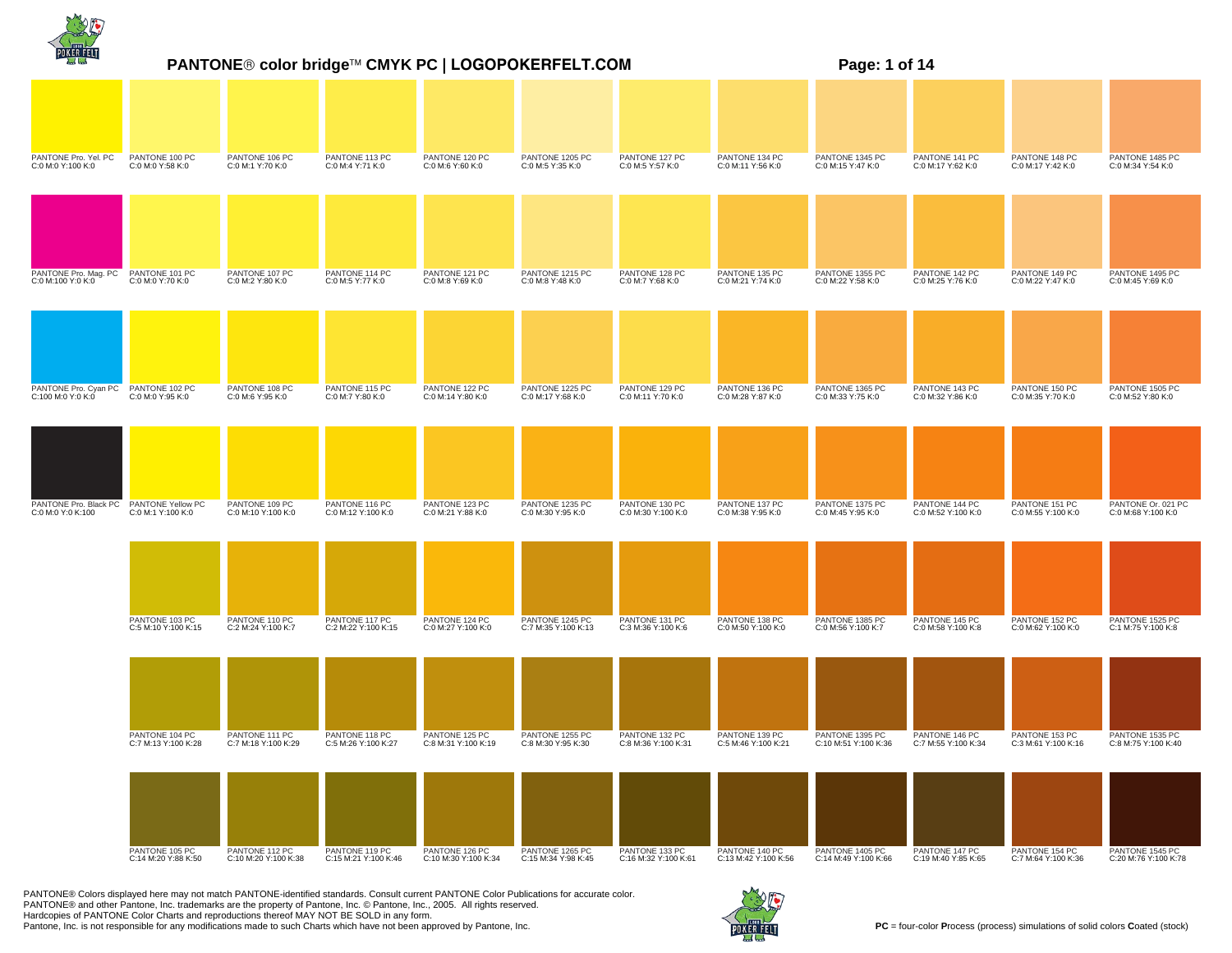|                                        |                                         |                                        |                                         |                                       | PANTONE® color bridge™ CMYK PC   LOGOPOKERFELT.COM       | Page: 2 of 14                          |                                         |                                       |                                       |                                        |                                       |  |
|----------------------------------------|-----------------------------------------|----------------------------------------|-----------------------------------------|---------------------------------------|----------------------------------------------------------|----------------------------------------|-----------------------------------------|---------------------------------------|---------------------------------------|----------------------------------------|---------------------------------------|--|
|                                        |                                         |                                        |                                         |                                       |                                                          |                                        |                                         |                                       |                                       |                                        |                                       |  |
| PANTONE 155 PC<br>C:0 M:12 Y:32 K:0    | PANTONE 1555 PC<br>C:0 M:27 Y:34 K:0    | PANTONE 162 PC<br>C:0 M:24 Y:31 K:0    | PANTONE 1625 PC<br>C:0 M:40 Y:39 K:0    | PANTONE 169 PC<br>C:0 M:30 Y:22 K:0   | PANTONE 176 PC<br>C:0 M:34 Y:18 K:0                      | PANTONE 1765 PC<br>C:0 M:43 Y:16 K:0   | PANTONE 1767 PC<br>C:0 M:32 Y:10 K:0    | PANTONE 182 PC<br>C:0 M:30 Y:8 K:0    | PANTONE 189 PC<br>C:0 M:40 Y:8 K:0    | PANTONE 1895 PC<br>C:0 M:28 Y:2 K:0    | PANTONE 196 PC<br>C:0 M:23 Y:5 K:0    |  |
|                                        |                                         |                                        |                                         |                                       |                                                          |                                        |                                         |                                       |                                       |                                        |                                       |  |
| PANTONE 156 PC<br>C:0 M:24 Y:49 K:0    | PANTONE 1565 PC<br>C:0 M:39 Y:50 K:0    | PANTONE 163 PC<br>C:0 M:40 Y:44 K:0    | PANTONE 1635 PC<br>C:0 M:47 Y:50 K:0    | PANTONE 170 PC<br>C:0 M:50 Y:45 K:0   | PANTONE 177 PC<br>C:0 M:58 Y:38 K:0                      | PANTONE 1775 PC<br>C:0 M:50 Y:21 K:0   | PANTONE 1777 PC<br>C:0 M:68 Y:28 K:0    | PANTONE 183 PC<br>C:0 M:47 Y:15 K:0   | PANTONE 190 PC<br>C:0 M:58 Y:16 K:0   | PANTONE 1905 PC<br>C:0 M:46 Y:6 K:0    | PANTONE 197 PC<br>C:0 M:45 Y:12 K:0   |  |
|                                        |                                         |                                        |                                         |                                       |                                                          |                                        |                                         |                                       |                                       |                                        |                                       |  |
| PANTONE 157 PC<br>C:0 M:44 Y:71 K:0    | PANTONE 1575 PC<br>C:0 M:50 Y:77 K:0    | PANTONE 164 PC<br>C:0 M:55 Y:75 K:0    | PANTONE 1645 PC<br>C:0 M:56 Y:62 K:0    | PANTONE 171 PC<br>C:0 M:61 Y:70 K:0   | PANTONE 178 PC<br>C:0 M:74 Y:57 K:0                      | PANTONE 1785 PC<br>C:0 M:79 Y:50 K:0   | PANTONE 1787 PC<br>C:0 M:82 Y:53 K:0    | PANTONE 184 PC<br>C:0 M:76 Y:32 K:0   | PANTONE 191 PC<br>C:0 M:80 Y:35 K:0   | PANTONE 1915 PC<br>C:0 M:77 Y:21 K:0   | PANTONE 198 PC<br>C:0 M:82 Y:37 K:0   |  |
|                                        |                                         |                                        |                                         |                                       |                                                          |                                        |                                         |                                       |                                       |                                        |                                       |  |
| PANTONE 158 PC<br>C:0 M:64 Y:95 K:0    | PANTONE 1585 PC<br>C:0 M:62 Y:97 K:0    | PANTONE 165 PC<br>C:0 M:68 Y:98 K:0    | PANTONE 1655 PC<br>C:0 M:68 Y:90 K:0    | PANTONE 172 PC<br>C:0 M:72 Y:90 K:0   | PANTONE Warm Red PC PANTONE 1788 PC<br>C:0 M:86 Y:80 K:0 | C:0 M:88 Y:80 K:0                      | PANTONE Red 032 PC<br>C:0 M:90 Y:60 K:0 | PANTONE 185 PC<br>C:0 M:92 Y:76 K:0   | PANTONE 192 PC<br>C:0 M:97 Y:60 K:0   | PANTONE 1925 PC<br>C:0 M:98 Y:46 K:0   | PANTONE 199 PC<br>C:0 M:100 Y:65 K:0  |  |
|                                        |                                         |                                        |                                         |                                       |                                                          |                                        |                                         |                                       |                                       |                                        |                                       |  |
| PANTONE 159 PC<br>C:1 M:74 Y:100 K:7   | PANTONE 1595 PC<br>C:0 M:72 Y:100 K:3   | PANTONE 166 PC<br>C:0 M:74 Y:100 K:0   | PANTONE 1665 PC<br>C:0 M:76 Y:100 K:0   | PANTONE 173 PC<br>C:0 M:80 Y:94 K:1   | PANTONE 179 PC<br>C:0 M:88 Y:84 K:0                      | PANTONE 1795 PC<br>C:0 M:96 Y:90 K:2   | PANTONE 1797 PC<br>C:2 M:98 Y:85 K:7    | PANTONE 186 PC<br>C:0 M:100 Y:75 K:4  | PANTONE 193 PC<br>C:2 M:100 Y:60 K:11 | PANTONE 1935 PC<br>C:1 M:100 Y:51 K:6  | PANTONE 200 PC<br>C:3 M:100 Y:66 K:12 |  |
|                                        |                                         |                                        |                                         |                                       |                                                          |                                        |                                         |                                       |                                       |                                        |                                       |  |
| PANTONE 160 PC<br>C:6 M:71 Y:100 K:32  | PANTONE 1605 PC<br>C:7 M:72 Y:100 K:32  | PANTONE 167 PC<br>C:3 M:78 Y:100 K:15  | PANTONE 1675 PC<br>C:5 M:82 Y:100 K:26  | PANTONE 174 PC<br>C:8 M:85 Y:100 K:34 | PANTONE 180 PC<br>C:3 M:92 Y:84 K:12                     | PANTONE 1805 PC<br>C:5 M:96 Y:76 K:21  | PANTONE 1807 PC<br>C:7 M:94 Y:65 K:31   | PANTONE 187 PC<br>C:5 M:100 Y:71 K:22 | PANTONE 194 PC<br>C:7 M:100 Y:54 K:35 | PANTONE 1945 PC<br>C:5 M:100 Y:50 K:24 | PANTONE 201 PC<br>C:7 M:100 Y:65 K:32 |  |
|                                        |                                         |                                        |                                         |                                       |                                                          |                                        |                                         |                                       |                                       |                                        |                                       |  |
| PANTONE 161 PC<br>C:16 M:67 Y:100 K:70 | PANTONE 1615 PC<br>C:11 M:74 Y:100 K:50 | PANTONE 168 PC<br>C:13 M:80 Y:100 K:60 | PANTONE 1685 PC<br>C:11 M:82 Y:100 K:48 | PANTONE 175 PC<br>C:18 M:79 Y:71 K:56 | PANTONE 181 PC<br>C:14 M:94 Y:88 K:51                    | PANTONE 1815 PC<br>C:13 M:96 Y:81 K:54 | PANTONE 1817 PC<br>C:23 M:84 Y:54 K:68  | PANTONE 188 PC<br>C:12 M:95 Y:59 K:54 | PANTONE 195 PC<br>C:14 M:88 Y:42 K:56 | PANTONE 1955 PC<br>C:8 M:100 Y:47 K:39 | PANTONE 202 PC<br>C:10 M:97 Y:61 K:48 |  |

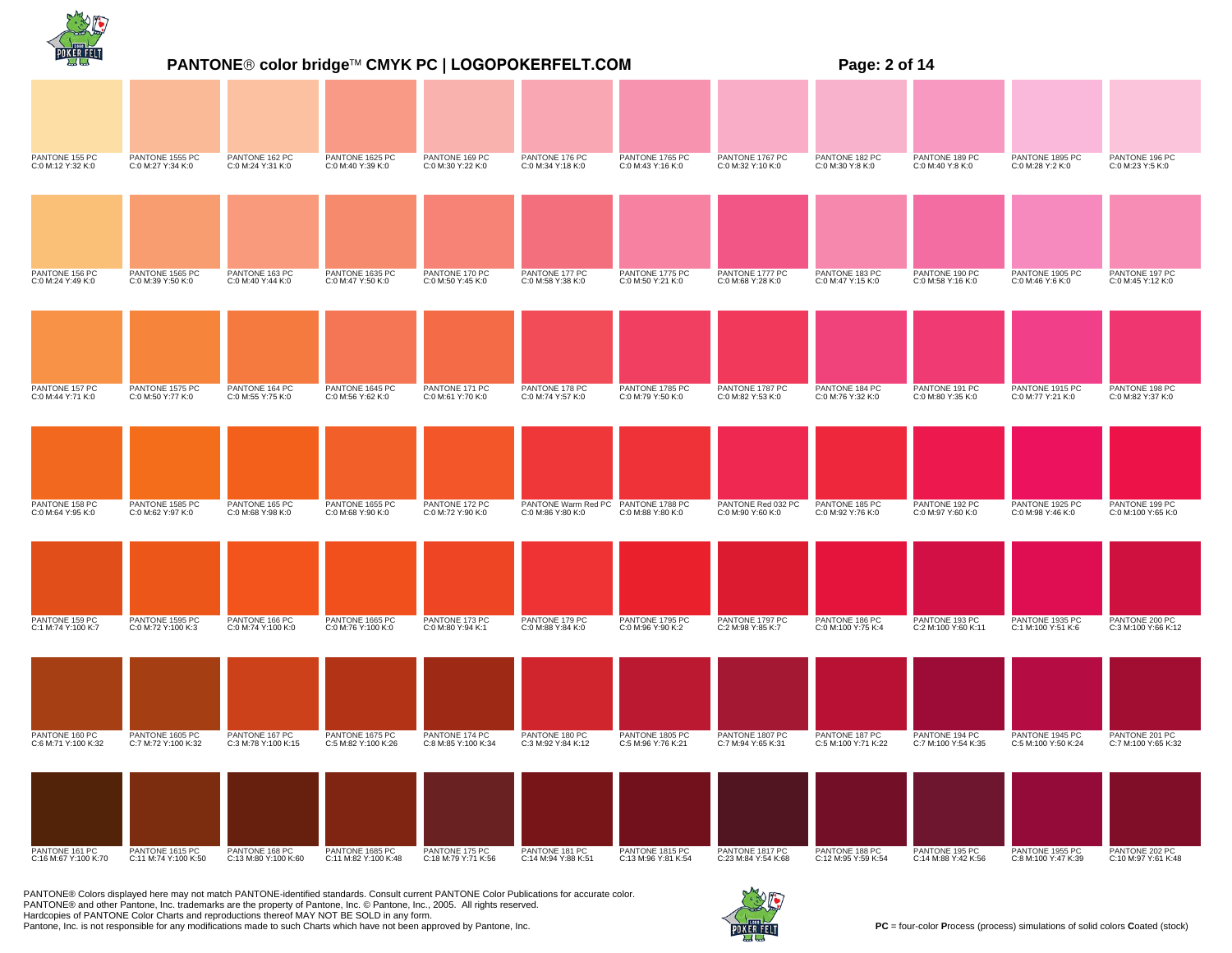|                                       | <b>PANTONE® color bridge™ CMYK PC   LOGOPOKERFELT.COM</b><br>Page: 3 of 14 |                                           |                                        |                                                         |                                       |                                        |                                      |                                        |                                       |                                       |                                        |
|---------------------------------------|----------------------------------------------------------------------------|-------------------------------------------|----------------------------------------|---------------------------------------------------------|---------------------------------------|----------------------------------------|--------------------------------------|----------------------------------------|---------------------------------------|---------------------------------------|----------------------------------------|
|                                       |                                                                            |                                           |                                        |                                                         |                                       |                                        |                                      |                                        |                                       |                                       |                                        |
| PANTONE 203 PC<br>C:0 M:36 Y:2 K:0    | PANTONE 210 PC<br>C:0 M:44 Y:4 K:0                                         | PANTONE 217 PC<br>C:1 M:31 Y:0 K:0        | PANTONE 223 PC<br>C:1 M:50 Y:0 K:0     | PANTONE 230 PC<br>C:1 M:40 Y:0 K:0                      | PANTONE 236 PC<br>C:3 M:36 Y:0 K:0    | PANTONE 2365 PC<br>C:3 M:29 Y:0 K:0    | PANTONE 243 PC<br>C:5 M:30 Y:0 K:0   | PANTONE 250 PC<br>C:7 M:26 Y:0 K:0     | PANTONE 256 PC<br>C:9 M:20 Y:0 K:0    | PANTONE 2562 PC<br>C:20 M:33 Y:0 K:0  | PANTONE 2563 PC<br>C:23 M:37 Y:0 K:0   |
|                                       |                                                                            |                                           |                                        |                                                         |                                       |                                        |                                      |                                        |                                       |                                       |                                        |
| PANTONE 204 PC<br>C:0 M:59 Y:5 K:0    | PANTONE 211 PC<br>C:0 M:61 Y:6 K:0                                         | PANTONE 218 PC<br>C:2 M:62 Y:0 K:0        | PANTONE 224 PC<br>C:4 M:71 Y:0 K:0     | PANTONE 231 PC<br>C:3 M:58 Y:0 K:0                      | PANTONE 237 PC<br>C:6 M:51 Y:0 K:0    | PANTONE 2375 PC<br>C:16 M:61 Y:0 K:0   | PANTONE 244 PC<br>C:11 M:43 Y:0 K:0  | PANTONE 251 PC<br>C:16 M:41 Y:0 K:0    | PANTONE 257 PC<br>C:19 M:34 Y:0 K:0   | PANTONE 2572 PC<br>C:30 M:50 Y:0 K:0  | PANTONE 2573 PC<br>C:36 M:50 Y:0 K:0   |
|                                       |                                                                            |                                           |                                        |                                                         |                                       |                                        |                                      |                                        |                                       |                                       |                                        |
| PANTONE 205 PC<br>C:0 M:83 Y:17 K:0   | PANTONE 212 PC<br>C:0 M:78 Y:8 K:0                                         | PANTONE 219 PC<br>C:1 M:92 Y:1 K:0        | PANTONE 225 PC<br>C:5 M:90 Y:0 K:0     | PANTONE 232 PC<br>C:6 M:69 Y:0 K:0                      | PANTONE 238 PC<br>C:14 M:74 Y:0 K:0   | PANTONE 2385 PC<br>C:26 M:84 Y:0 K:0   | PANTONE 245 PC<br>C:19 M:56 Y:0 K:0  | PANTONE 252 PC<br>C:31 M:66 Y:0 K:0    | PANTONE 258 PC<br>C:50 M:77 Y:0 K:0   | PANTONE 2582 PC<br>C:50 M:75 Y:0 K:0  | PANTONE 2583 PC<br>C:48 M:70 Y:0 K:0   |
|                                       |                                                                            |                                           |                                        |                                                         |                                       |                                        |                                      |                                        |                                       |                                       |                                        |
| PANTONE 206 PC<br>C:0 M:100 Y:48 K:0  | PANTONE 213 PC<br>C:0 M:92 Y:18 K:0                                        | PANTONE Rub. Red PC<br>C:0 M:100 Y:18 K:3 | PANTONE 226 PC<br>C:0 M:100 Y:2 K:0    | PANTONE Rhod. Red PC PANTONE 239 PC<br>C:9 M:87 Y:0 K:0 | C:18 M:80 Y:0 K:0                     | PANTONE 2395 PC<br>C:29 M:95 Y:0 K:0   | PANTONE 246 PC<br>C:34 M:90 Y:0 K:0  | PANTONE Purple PC<br>C:43 M:90 Y:0 K:0 | PANTONE 259 PC<br>C:69 M:100 Y:1 K:5  | PANTONE 2592 PC<br>C:61 M:88 Y:0 K:0  | PANTONE 2593 PC<br>C:67 M:91 Y:0 K:0   |
|                                       |                                                                            |                                           |                                        |                                                         |                                       |                                        |                                      |                                        |                                       |                                       |                                        |
| PANTONE 207 PC<br>C:5 M:100 Y:45 K:22 | PANTONE 214 PC<br>C:0 M:100 Y:24 K:4                                       | PANTONE 220 PC<br>C:5 M:100 Y:22 K:23     | PANTONE 227 PC<br>C:6 M:100 Y:7 K:20   | PANTONE 233 PC<br>C:12 M:100 Y:0 K:0                    | PANTONE 240 PC<br>C:21 M:90 Y:0 K:0   | PANTONE 2405 PC<br>C:38 M:100 Y:0 K:0  | PANTONE 247 PC<br>C:37 M:100 Y:0 K:0 | PANTONE 253 PC<br>C:46 M:91 Y:0 K:0    | PANTONE 260 PC<br>C:66 M:100 Y:6 K:28 | PANTONE 2602 PC<br>C:68 M:100 Y:0 K:0 | PANTONE 2603 PC<br>C:73 M:98 Y:0 K:3   |
|                                       |                                                                            |                                           |                                        |                                                         |                                       |                                        |                                      |                                        |                                       |                                       |                                        |
| PANTONE 208 PC<br>C:10 M:97 Y:37 K:43 | PANTONE 215 PC<br>C:5 M:100 Y:26 K:24                                      | PANTONE 221 PC<br>C:8 M:100 Y:24 K:35     | PANTONE 228 PC<br>C:15 M:100 Y:11 K:41 | PANTONE 234 PC<br>C:18 M:100 Y:4 K:17                   | PANTONE 241 PC<br>C:33 M:100 Y:1 K:2  | PANTONE 2415 PC<br>C:39 M:100 Y:0 K:7  | PANTONE 248 PC<br>C:45 M:100 Y:0 K:0 | PANTONE 254 PC<br>C:52 M:96 Y:0 K:0    | PANTONE 261 PC<br>C:62 M:98 Y:9 K:45  | PANTONE 2612 PC<br>C:70 M:100 Y:0 K:5 | PANTONE 2613 PC<br>C:74 M:98 Y:2 K:12  |
|                                       |                                                                            |                                           |                                        |                                                         |                                       |                                        |                                      |                                        |                                       |                                       |                                        |
| PANTONE 209 PC<br>C:14 M:94 Y:36 K:60 | PANTONE 216 PC<br>C:12 M:96 Y:26 K:50                                      | PANTONE 222 PC<br>C:17 M:100 Y:21 K:60    | PANTONE 229 PC<br>C:24 M:100 Y:17 K:60 | PANTONE 235 PC<br>C:19 M:100 Y:9 K:40                   | PANTONE 242 PC<br>C:31 M:100 Y:9 K:44 | PANTONE 2425 PC<br>C:40 M:100 Y:6 K:27 | PANTONE 249 PC<br>C:43 M:95 Y:7 K:32 | PANTONE 255 PC<br>C:55 M:96 Y:6 K:25   | PANTONE 262 PC<br>C:57 M:92 Y:12 K:56 | PANTONE 2622 PC<br>C:65 M:91 Y:9 K:45 | PANTONE 2623 PC<br>C:74 M:100 Y:5 K:28 |

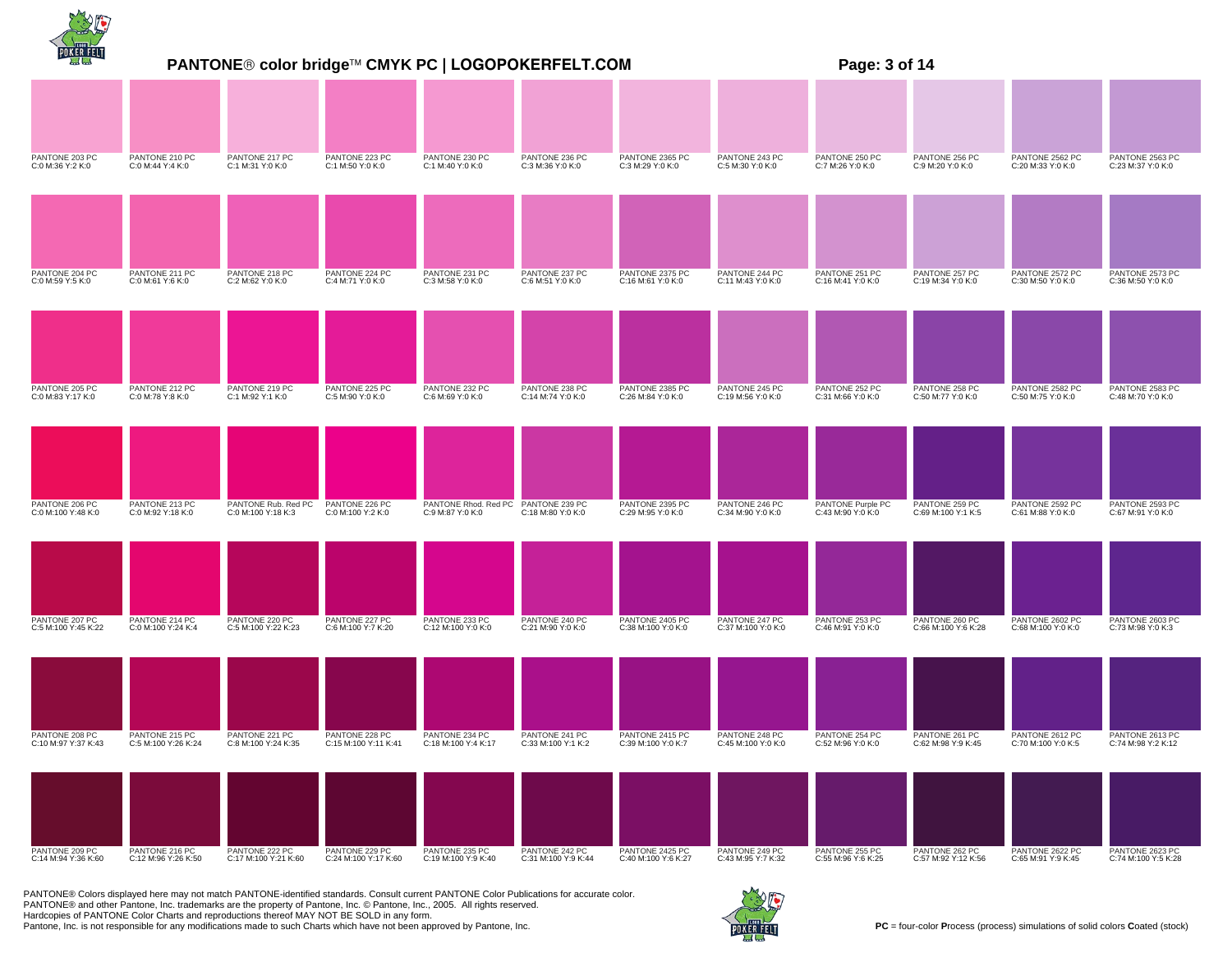|                                        | PANTONE® color bridge™ CMYK PC   LOGOPOKERFELT.COM<br>Page: 4 of 14 |                                         |                                         |                                        |                                         |                                         |                                         |                                        |                                        |                                        |                                         |  |
|----------------------------------------|---------------------------------------------------------------------|-----------------------------------------|-----------------------------------------|----------------------------------------|-----------------------------------------|-----------------------------------------|-----------------------------------------|----------------------------------------|----------------------------------------|----------------------------------------|-----------------------------------------|--|
|                                        |                                                                     |                                         |                                         |                                        |                                         |                                         |                                         |                                        |                                        |                                        |                                         |  |
| PANTONE 2567 PC<br>C:30 M:38 Y:0 K:0   | PANTONE 263 PC<br>C:12 M:15 Y:0 K:0                                 | PANTONE 2635 PC<br>C:25 M:26 Y:0 K:0    | PANTONE 270 PC<br>C:31 M:25 Y:0 K:0     | PANTONE 2705 PC<br>C:39 M:30 Y:0 K:0   | PANTONE 2706 PC<br>C:21 M:9 Y:0 K:0     | PANTONE 2707 PC<br>C:21 M:4 Y:0 K:0     | PANTONE 2708 PC<br>C:28 M:9 Y:0 K:0     | PANTONE 277 PC<br>C:32 M:6 Y:0 K:0     | PANTONE 283 PC<br>C:40 M:8 Y:0 K:0     | PANTONE 290 PC<br>C:24 M:1 Y:1 K:0     | PANTONE 2905 PC<br>C:44 M:1 Y:0 K:0     |  |
|                                        |                                                                     |                                         |                                         |                                        |                                         |                                         |                                         |                                        |                                        |                                        |                                         |  |
| PANTONE 2577 PC<br>C:44 M:50 Y:0 K:0   | PANTONE 264 PC<br>C:27 M:28 Y:0 K:0                                 | PANTONE 2645 PC<br>C:38 M:38 Y:0 K:0    | PANTONE 271 PC<br>C:48 M:40 Y:0 K:0     | PANTONE 2715 PC<br>C:56 M:46 Y:0 K:0   | PANTONE 2716 PC<br>C:42 M:27 Y:0 K:0    | PANTONE 2717 PC<br>C:34 M:10 Y:0 K:0    | PANTONE 2718 PC<br>C:68 M:39 Y:0 K:0    | PANTONE 278 PC<br>C:44 M:13 Y:0 K:0    | PANTONE 284 PC<br>C:58 M:17 Y:0 K:0    | PANTONE 291 PC<br>C:36 M:3 Y:0 K:0     | PANTONE 2915 PC<br>C:61 M:7 Y:0 K:0     |  |
| PANTONE 2587 PC                        | PANTONE 265 PC                                                      | PANTONE 2655 PC                         | PANTONE 272 PC                          | PANTONE 2725 PC                        | PANTONE 2726 PC                         | PANTONE 2727 PC                         | PANTONE 2728 PC                         | PANTONE 279 PC                         | PANTONE 285 PC                         | PANTONE 292 PC                         | PANTONE 2925 PC                         |  |
| C:66 M:76 Y:0 K:0                      | C:56 M:59 Y:0 K:0                                                   | C:53 M:55 Y:0 K:0                       | C:60 M:50 Y:0 K:0                       | C:76 M:70 Y:0 K:0                      | C:84 M:70 Y:0 K:0                       | C:75 M:40 Y:0 K:0                       | C:96 M:66 Y:0 K:0                       | C:70 M:33 Y:0 K:0                      | C:90 M:48 Y:0 K:0                      | C:58 M:11 Y:0 K:0                      | C:84 M:21 Y:0 K:0                       |  |
| PANTONE 2597 PC                        | PANTONE 266 PC                                                      | PANTONE 2665 PC                         | PANTONE 273 PC                          | PANTONE 2735 PC                        | PANTONE 2736 PC                         | PANTONE Blue 072 PC                     | PANTONE 2738 PC                         | PANTONE Ref. Blue PC                   | PANTONE 286 PC                         | PANTONE 293 PC                         | PANTONE 2935 PC                         |  |
| C:78 M:94 Y:0 K:0                      | C:82 M:88 Y:0 K:0                                                   | C:67 M:68 Y:0 K:0                       | C:100 M:100 Y:0 K:15                    | C:100 M:95 Y:0 K:3                     | C:100 M:92 Y:0 K:0                      | C:100 M:85 Y:0 K:4                      | C:100 M:84 Y:0 K:2                      | C:100 M:82 Y:0 K:2                     | C:100 M:72 Y:0 K:0                     | C:100 M:68 Y:0 K:2                     | C:100 M:52 Y:0 K:0                      |  |
| PANTONE 2607 PC<br>C:84 M:100 Y:0 K:4  | PANTONE 267 PC<br>C:86 M:96 Y:0 K:0                                 | PANTONE Violet PC<br>C:92 M:98 Y:0 K:0  | PANTONE 274 PC<br>C:100 M:100 Y:0 K:32  | PANTONE 2745 PC<br>C:100 M:95 Y:0 K:15 | PANTONE 2746 PC<br>C:100 M:88 Y:0 K:10  | PANTONE 2747 PC<br>C:100 M:85 Y:4 K:16  | PANTONE 2748 PC<br>C:100 M:90 Y:4 K:12  | PANTONE 280 PC<br>C:100 M:78 Y:5 K:18  | PANTONE 287 PC<br>C:100 M:72 Y:2 K:12  | PANTONE 294 PC<br>C:100 M:68 Y:7 K:28  | PANTONE 2945 PC<br>C:100 M:52 Y:2 K:12  |  |
|                                        |                                                                     |                                         |                                         |                                        |                                         |                                         |                                         |                                        |                                        |                                        |                                         |  |
| PANTONE 2617 PC<br>C:84 M:100 Y:0 K:13 | PANTONE 268 PC<br>C:86 M:100 Y:0 K:12                               | PANTONE 2685 PC<br>C:92 M:100 Y:0 K:10  | PANTONE 275 PC<br>C:100 M:100 Y:8 K:43  | PANTONE 2755 PC<br>C:100 M:98 Y:0 K:24 | PANTONE 2756 PC<br>C:100 M:90 Y:0 K:30  | PANTONE 2757 PC<br>C:100 M:82 Y:8 K:32  | PANTONE 2758 PC<br>C:100 M:91 Y:7 K:32  | PANTONE 281 PC<br>C:100 M:85 Y:5 K:20  | PANTONE 288 PC<br>C:100 M:75 Y:6 K:24  | PANTONE 295 PC<br>C:100 M:68 Y:8 K:52  | PANTONE 2955 PC<br>C:100 M:55 Y:10 K:48 |  |
|                                        |                                                                     |                                         |                                         |                                        |                                         |                                         |                                         |                                        |                                        |                                        |                                         |  |
| PANTONE 2627 PC<br>C:84 M:100 Y:7 K:33 | PANTONE 269 PC<br>C:80 M:95 Y:0 K:35                                | PANTONE 2695 PC<br>C:90 M:100 Y:10 K:47 | PANTONE 276 PC<br>C:100 M:100 Y:13 K:68 | PANTONE 2765 PC<br>C:100 M:98 Y:0 K:45 | PANTONE 2766 PC<br>C:100 M:92 Y:10 K:47 | PANTONE 2767 PC<br>C:100 M:75 Y:12 K:67 | PANTONE 2768 PC<br>C:100 M:90 Y:13 K:61 | PANTONE 282 PC<br>C:100 M:82 Y:10 K:64 | PANTONE 289 PC<br>C:100 M:76 Y:10 K:65 | PANTONE 296 PC<br>C:100 M:73 Y:30 K:83 | PANTONE 2965 PC<br>C:100 M:56 Y:19 K:73 |  |

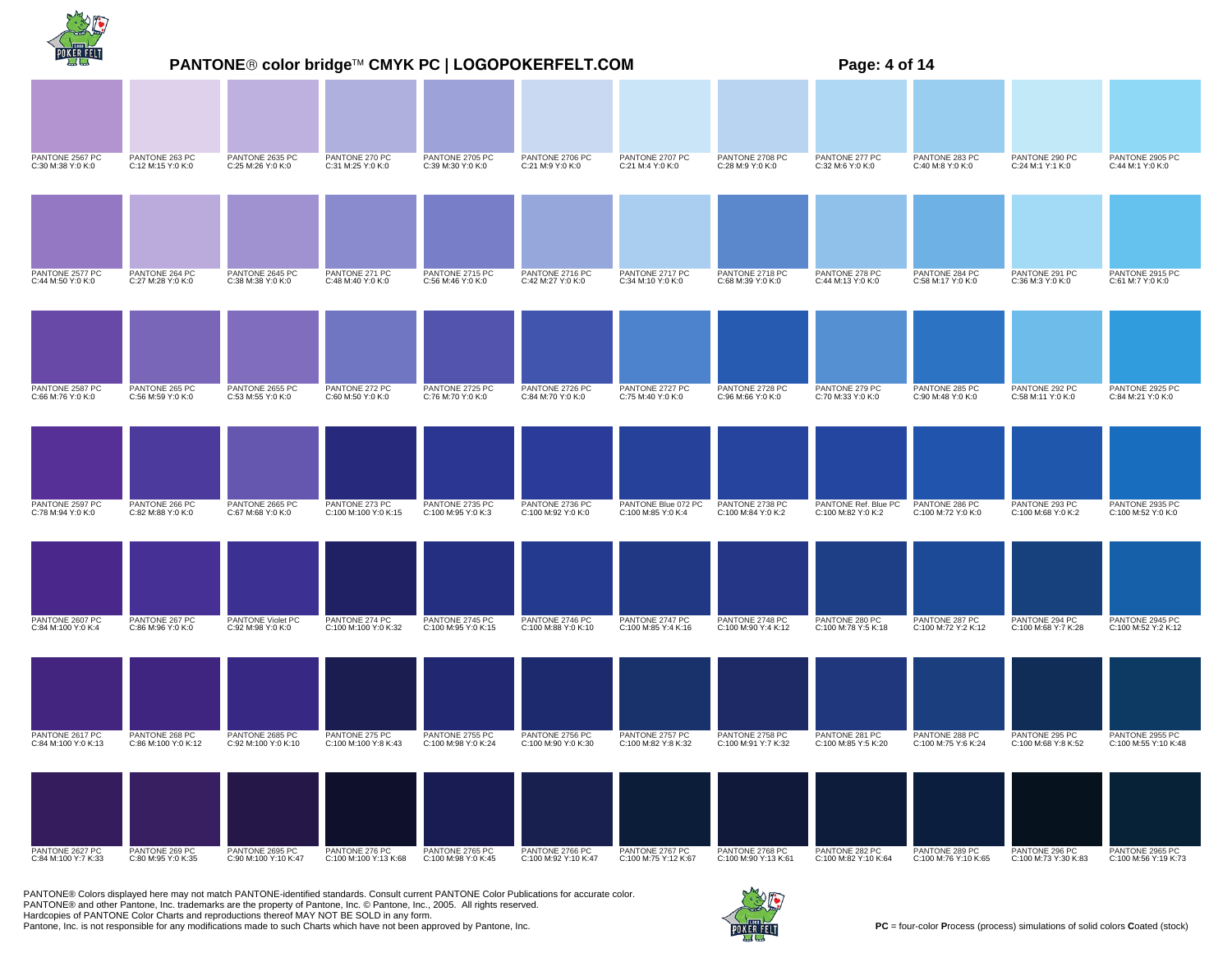|                                        | PANTONE® color bridge™ CMYK PC   LOGOPOKERFELT.COM<br>Page: 5 of 14 |                                            |                                        |                                         |                                        |                                       |                                         |                                        |                                         |                                       |                                       |
|----------------------------------------|---------------------------------------------------------------------|--------------------------------------------|----------------------------------------|-----------------------------------------|----------------------------------------|---------------------------------------|-----------------------------------------|----------------------------------------|-----------------------------------------|---------------------------------------|---------------------------------------|
|                                        |                                                                     |                                            |                                        |                                         |                                        |                                       |                                         |                                        |                                         |                                       |                                       |
| PANTONE 297 PC<br>C:51 M:0 Y:1 K:0     | PANTONE 2975 PC<br>C:35 M:0 Y:6 K:0                                 | PANTONE 304 PC<br>C:36 M:0 Y:6 K:0         | PANTONE 310 PC<br>C:48 M:0 Y:9 K:0     | PANTONE 3105 PC<br>C:50 M:0 Y:12 K:0    | PANTONE 317 PC<br>C:24 M:0 Y:7 K:0     | PANTONE 324 PC<br>C:37 M:0 Y:14 K:0   | PANTONE 3242 PC<br>C:46 M:0 Y:18 K:0    | PANTONE 3245 PC<br>C:45 M:0 Y:21 K:0   | PANTONE 3248 PC<br>C:47 M:0 Y:24 K:0    | PANTONE 331 PC<br>C:27 M:0 Y:14 K:0   | PANTONE 337 PC<br>C:40 M:0 Y:23 K:0   |
|                                        |                                                                     |                                            |                                        |                                         |                                        |                                       |                                         |                                        |                                         |                                       |                                       |
| PANTONE 298 PC<br>C:68 M:3 Y:0 K:0     | PANTONE 2985 PC<br>C:60 M:0 Y:4 K:0                                 | PANTONE 305 PC<br>C:57 M:0 Y:7 K:0         | PANTONE 311 PC<br>C:68 M:0 Y:13 K:0    | PANTONE 3115 PC<br>C:69 M:0 Y:16 K:0    | PANTONE 318 PC<br>C:41 M:0 Y:12 K:0    | PANTONE 325 PC<br>C:54 M:0 Y:22 K:0   | PANTONE 3252 PC<br>C:54 M:0 Y:24 K:0    | PANTONE 3255 PC<br>C:55 M:0 Y:26 K:0   | PANTONE 3258 PC<br>C:63 M:0 Y:32 K:0    | PANTONE 332 PC<br>C:33 M:0 Y:17 K:0   | PANTONE 338 PC<br>C:49 M:0 Y:28 K:0   |
|                                        |                                                                     |                                            |                                        |                                         |                                        |                                       |                                         |                                        |                                         |                                       |                                       |
| PANTONE 299 PC<br>C:86 M:8 Y:0 K:0     | PANTONE 2995 PC<br>C:87 M:1 Y:0 K:0                                 | PANTONE 306 PC<br>C:79 M:0 Y:6 K:5         | PANTONE 312 PC<br>C:94 M:0 Y:11 K:0    | PANTONE 3125 PC<br>C:89 M:0 Y:20 K:0    | PANTONE 319 PC<br>C:62 M:0 Y:20 K:0    | PANTONE 326 PC<br>C:85 M:0 Y:38 K:0   | PANTONE 3262 PC<br>C:78 M:0 Y:32 K:0    | PANTONE 3265 PC<br>C:76 M:0 Y:38 K:0   | PANTONE 3268 PC<br>C:89 M:0 Y:50 K:0    | PANTONE 333 PC<br>C:56 M:0 Y:30 K:0   | PANTONE 339 PC<br>C:84 M:0 Y:54 K:0   |
|                                        |                                                                     |                                            |                                        |                                         |                                        |                                       |                                         |                                        |                                         |                                       |                                       |
| PANTONE 300 PC<br>C:100 M:42 Y:0 K:0   | PANTONE 3005 PC<br>C:100 M:28 Y:0 K:0                               | PANTONE Pro. Blue PC<br>C:100 M:13 Y:1 K:3 | PANTONE 313 PC<br>C:100 M:0 Y:10 K:4   | PANTONE 3135 PC<br>C:100 M:1 Y:20 K:3   | PANTONE 320 PC<br>C:100 M:0 Y:30 K:2   | PANTONE 327 PC<br>C:100 M:2 Y:49 K:14 | PANTONE 3272 PC<br>C:98 M:0 Y:42 K:0    | PANTONE 3275 PC<br>C:94 M:0 Y:47 K:0   | PANTONE 3278 PC<br>C:100 M:0 Y:59 K:0   | PANTONE Green PC<br>C:95 M:0 Y:58 K:0 | PANTONE 340 PC<br>C:100 M:0 Y:74 K:0  |
|                                        |                                                                     |                                            |                                        |                                         |                                        |                                       |                                         |                                        |                                         |                                       |                                       |
| PANTONE 301 PC<br>C:100 M:46 Y:5 K:18  | PANTONE 3015 PC<br>C:100 M:31 Y:5 K:20                              | PANTONE 307 PC<br>C:100 M:20 Y:4 K:18      | PANTONE 314 PC<br>C:100 M:4 Y:14 K:18  | PANTONE 3145 PC<br>C:100 M:5 Y:20 K:22  | PANTONE 321 PC<br>C:100 M:2 Y:32 K:12  | PANTONE 328 PC<br>C:100 M:5 Y:50 K:26 | PANTONE 3282 PC<br>C:100 M:0 Y:45 K:12  | PANTONE 3285 PC<br>C:97 M:1 Y:49 K:3   | PANTONE 3288 PC<br>C:100 M:3 Y:58 K:16  | PANTONE 334 PC<br>C:100 M:0 Y:60 K:3  | PANTONE 341 PC<br>C:100 M:0 Y:67 K:30 |
|                                        |                                                                     |                                            |                                        |                                         |                                        |                                       |                                         |                                        |                                         |                                       |                                       |
| PANTONE 302 PC<br>C:100 M:43 Y:12 K:56 | PANTONE 3025 PC<br>C:100 M:24 Y:11 K:52                             | PANTONE 308 PC<br>C:100 M:19 Y:8 K:46      | PANTONE 315 PC<br>C:100 M:8 Y:18 K:38  | PANTONE 3155 PC<br>C:100 M:8 Y:26 K:38  | PANTONE 322 PC<br>C:100 M:6 Y:35 K:32  | PANTONE 329 PC<br>C:100 M:8 Y:50 K:40 | PANTONE 3292 PC<br>C:100 M:11 Y:48 K:50 | PANTONE 3295 PC<br>C:100 M:5 Y:51 K:23 | PANTONE 3298 PC<br>C:100 M:8 Y:59 K:38  | PANTONE 335 PC<br>C:100 M:0 Y:58 K:22 | PANTONE 342 PC<br>C:100 M:9 Y:66 K:41 |
|                                        |                                                                     |                                            |                                        |                                         |                                        |                                       |                                         |                                        |                                         |                                       |                                       |
| PANTONE 303 PC<br>C:100 M:47 Y:23 K:77 | PANTONE 3035 PC<br>C:100 M:25 Y:18 K:72                             | PANTONE 309 PC<br>C:100 M:24 Y:20 K:77     | PANTONE 316 PC<br>C:100 M:15 Y:26 K:70 | PANTONE 3165 PC<br>C:100 M:12 Y:28 K:59 | PANTONE 323 PC<br>C:100 M:10 Y:36 K:48 | PANTONE 330 PC<br>C:95 M:15 Y:47 K:62 | PANTONE 3302 PC<br>C:94 M:16 Y:48 K:65  | PANTONE 3305 PC<br>C:92 M:17 Y:52 K:65 | PANTONE 3308 PC<br>C:100 M:20 Y:59 K:74 | PANTONE 336 PC<br>C:100 M:9 Y:58 K:45 | PANTONE 343 PC<br>C:95 M:15 Y:62 K:58 |

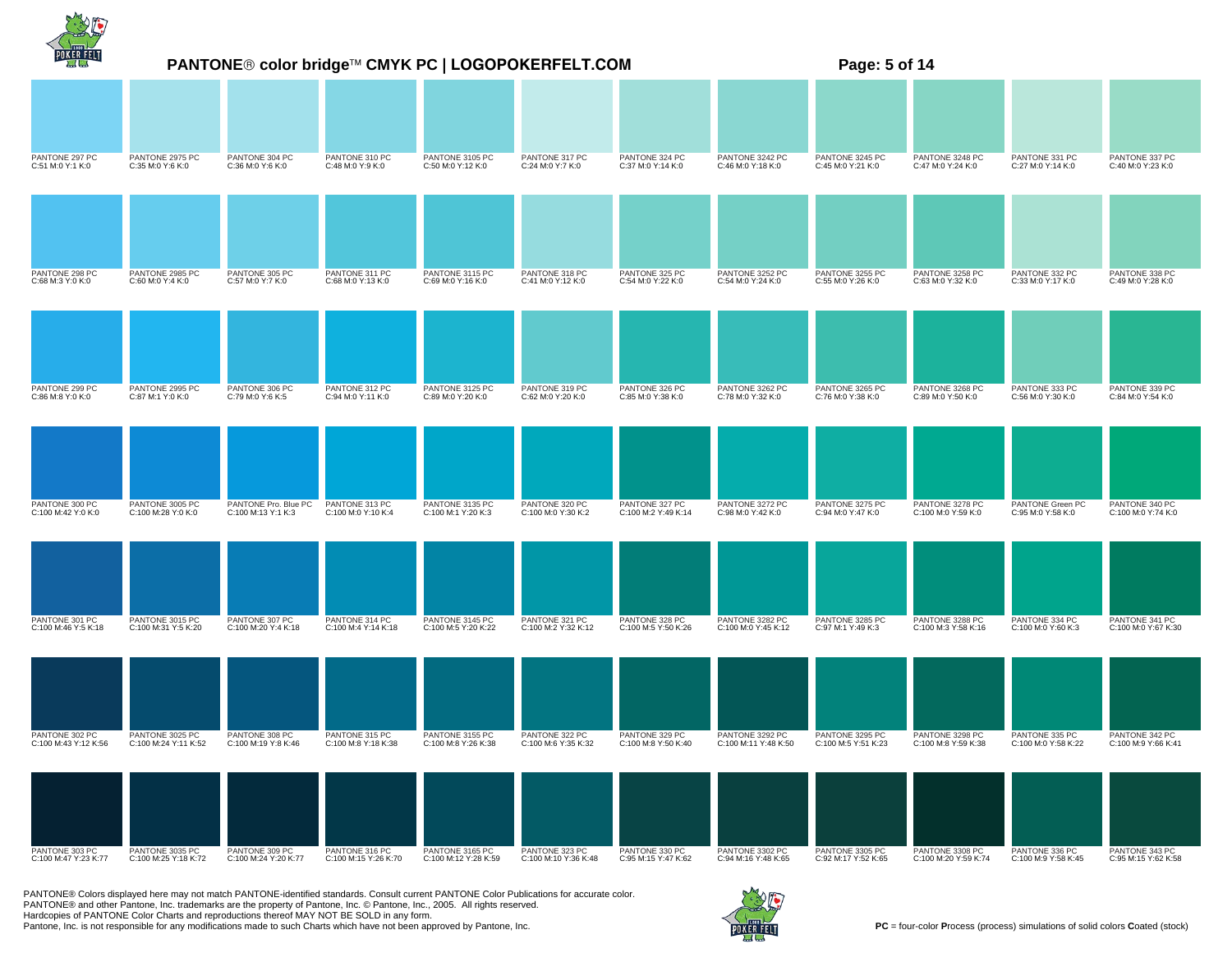|                                         | PANTONE® color bridge™ CMYK PC   LOGOPOKERFELT.COM<br>Page: 6 of 14 |                                       |                                      |                                       |                                       |                                       |                                        |                                        |                                         |                                         |                                       |  |
|-----------------------------------------|---------------------------------------------------------------------|---------------------------------------|--------------------------------------|---------------------------------------|---------------------------------------|---------------------------------------|----------------------------------------|----------------------------------------|-----------------------------------------|-----------------------------------------|---------------------------------------|--|
|                                         |                                                                     |                                       |                                      |                                       |                                       |                                       |                                        |                                        |                                         |                                         |                                       |  |
| PANTONE 3375 PC<br>C:40 M:0 Y:26 K:0    | PANTONE 344 PC<br>C:33 M:0 Y:26 K:0                                 | PANTONE 351 PC<br>C:34 M:0 Y:26 K:0   | PANTONE 358 PC<br>C:38 M:0 Y:45 K:0  | PANTONE 365 PC<br>C:22 M:0 Y:36 K:0   | PANTONE 372 PC<br>C:16 M:0 Y:36 K:0   | PANTONE 379 PC<br>C:10 M:0 Y:54 K:0   | PANTONE 386 PC<br>C:6 M:0 Y:54 K:0     | PANTONE 393 PC<br>C:3 M:0 Y:48 K:0     | PANTONE 3935 PC<br>C:1 M:0 Y:58 K:0     | PANTONE 400 PC<br>C:5 M:6 Y:10 K:14     | PANTONE 406 PC<br>C:5 M:9 Y:10 K:13   |  |
|                                         |                                                                     |                                       |                                      |                                       |                                       |                                       |                                        |                                        |                                         |                                         |                                       |  |
| PANTONE 3385 PC<br>C:54 M:0 Y:37 K:0    | PANTONE 345 PC<br>C:43 M:0 Y:33 K:0                                 | PANTONE 352 PC<br>C:37 M:0 Y:29 K:0   | PANTONE 359 PC<br>C:42 M:0 Y:48 K:0  | PANTONE 366 PC<br>C:29 M:0 Y:45 K:0   | PANTONE 373 PC<br>C:20 M:0 Y:42 K:0   | PANTONE 380 PC<br>C:15 M:0 Y:72 K:0   | PANTONE 387 PC<br>C:10 M:0 Y:72 K:0    | PANTONE 394 PC<br>C:3 M:0 Y:66 K:0     | PANTONE 3945 PC<br>C:1 M:0 Y:73 K:0     | PANTONE 401 PC<br>C:8 M:9 Y:14 K:24     | PANTONE 407 PC<br>C:8 M:15 Y:13 K:24  |  |
|                                         |                                                                     |                                       |                                      |                                       |                                       |                                       |                                        |                                        |                                         |                                         |                                       |  |
| PANTONE 3395 PC<br>C:74 M:0 Y:52 K:0    | PANTONE 346 PC<br>C:56 M:0 Y:42 K:0                                 | PANTONE 353 PC<br>C:46 M:0 Y:36 K:0   | PANTONE 360 PC<br>C:62 M:0 Y:78 K:0  | PANTONE 367 PC<br>C:37 M:0 Y:58 K:0   | PANTONE 374 PC<br>C:27 M:0 Y:55 K:0   | PANTONE 381 PC<br>C:23 M:0 Y:89 K:0   | PANTONE 388 PC<br>C:14 M:0 Y:76 K:0    | PANTONE 395 PC<br>C:7 M:0 Y:79 K:0     | PANTONE 3955 PC<br>C:4 M:0 Y:100 K:0    | PANTONE 402 PC<br>C:10 M:13 Y:16 K:29   | PANTONE 408 PC<br>C:11 M:19 Y:18 K:35 |  |
|                                         |                                                                     |                                       |                                      |                                       |                                       |                                       |                                        |                                        |                                         |                                         |                                       |  |
| PANTONE 3405 PC<br>C:90 M:0 Y:70 K:0    | PANTONE 347 PC<br>C:96 M:0 Y:88 K:1                                 | PANTONE 354 PC<br>C:89 M:0 Y:90 K:0   | PANTONE 361 PC<br>C:75 M:0 Y:100 K:0 | PANTONE 368 PC<br>C:63 M:0 Y:97 K:0   | PANTONE 375 PC<br>C:47 M:0 Y:94 K:0   | PANTONE 382 PC<br>C:28 M:0 Y:92 K:0   | PANTONE 389 PC<br>C:23 M:0 Y:83 K:0    | PANTONE 396 PC<br>C:11 M:0 Y:90 K:0    | PANTONE 3965 PC<br>C:6 M:0 Y:100 K:0    | PANTONE 403 PC<br>C:14 M:18 Y:22 K:42   | PANTONE 409 PC<br>C:16 M:25 Y:21 K:45 |  |
|                                         |                                                                     |                                       |                                      |                                       |                                       |                                       |                                        |                                        |                                         |                                         |                                       |  |
| PANTONE 3415 PC<br>C:100 M:5 Y:72 K:24  | PANTONE 348 PC<br>C:100 M:4 Y:87 K:18                               | PANTONE 355 PC<br>C:95 M:0 Y:98 K:0   | PANTONE 362 PC<br>C:78 M:2 Y:98 K:9  | PANTONE 369 PC<br>C:67 M:0 Y:98 K:5   | PANTONE 376 PC<br>C:53 M:0 Y:96 K:0   | PANTONE 383 PC<br>C:26 M:3 Y:93 K:17  | PANTONE 390 PC<br>C:24 M:0 Y:98 K:8    | PANTONE 397 PC<br>C:10 M:1 Y:98 K:15   | PANTONE 3975 PC<br>C:6 M:9 Y:100 K:22   | PANTONE 404 PC<br>C:18 M:23 Y:27 K:55   | PANTONE 410 PC<br>C:19 M:31 Y:26 K:56 |  |
|                                         |                                                                     |                                       |                                      |                                       |                                       |                                       |                                        |                                        |                                         |                                         |                                       |  |
| PANTONE 3425 PC<br>C:100 M:10 Y:69 K:44 | PANTONE 349 PC<br>C:94 M:11 Y:84 K:43                               | PANTONE 356 PC<br>C:95 M:8 Y:93 K:27  | PANTONE 363 PC<br>C:78 M:5 Y:98 K:24 | PANTONE 370 PC<br>C:64 M:5 Y:100 K:24 | PANTONE 377 PC<br>C:51 M:5 Y:98 K:23  | PANTONE 384 PC<br>C:24 M:5 Y:98 K:35  | PANTONE 391 PC<br>C:20 M:4 Y:100 K:32  | PANTONE 398 PC<br>C:11 M:4 Y:100 K:25  | PANTONE 3985 PC<br>C:11 M:16 Y:100 K:38 | PANTONE 405 PC<br>C:23 M:29 Y:32 K:67   | PANTONE 411 PC<br>C:27 M:39 Y:30 K:70 |  |
|                                         |                                                                     |                                       |                                      |                                       |                                       |                                       |                                        |                                        |                                         |                                         |                                       |  |
| PANTONE 3435 PC<br>C:95 M:19 Y:70 K:72  | PANTONE 350 PC<br>C:80 M:24 Y:69 K:70                               | PANTONE 357 PC<br>C:83 M:19 Y:73 K:58 | PANTONE 364 PC<br>C:73 M:9 Y:94 K:39 | PANTONE 371 PC<br>C:53 M:14 Y:89 K:56 | PANTONE 378 PC<br>C:43 M:13 Y:98 K:62 | PANTONE 385 PC<br>C:22 M:14 Y:92 K:56 | PANTONE 392 PC<br>C:20 M:12 Y:100 K:48 | PANTONE 399 PC<br>C:14 M:10 Y:100 K:35 | PANTONE 3995 PC<br>C:17 M:26 Y:100 K:66 | PANTONE Black PC<br>C:56 M:56 Y:53 K:92 | PANTONE 412 PC<br>C:53 M:56 Y:45 K:87 |  |

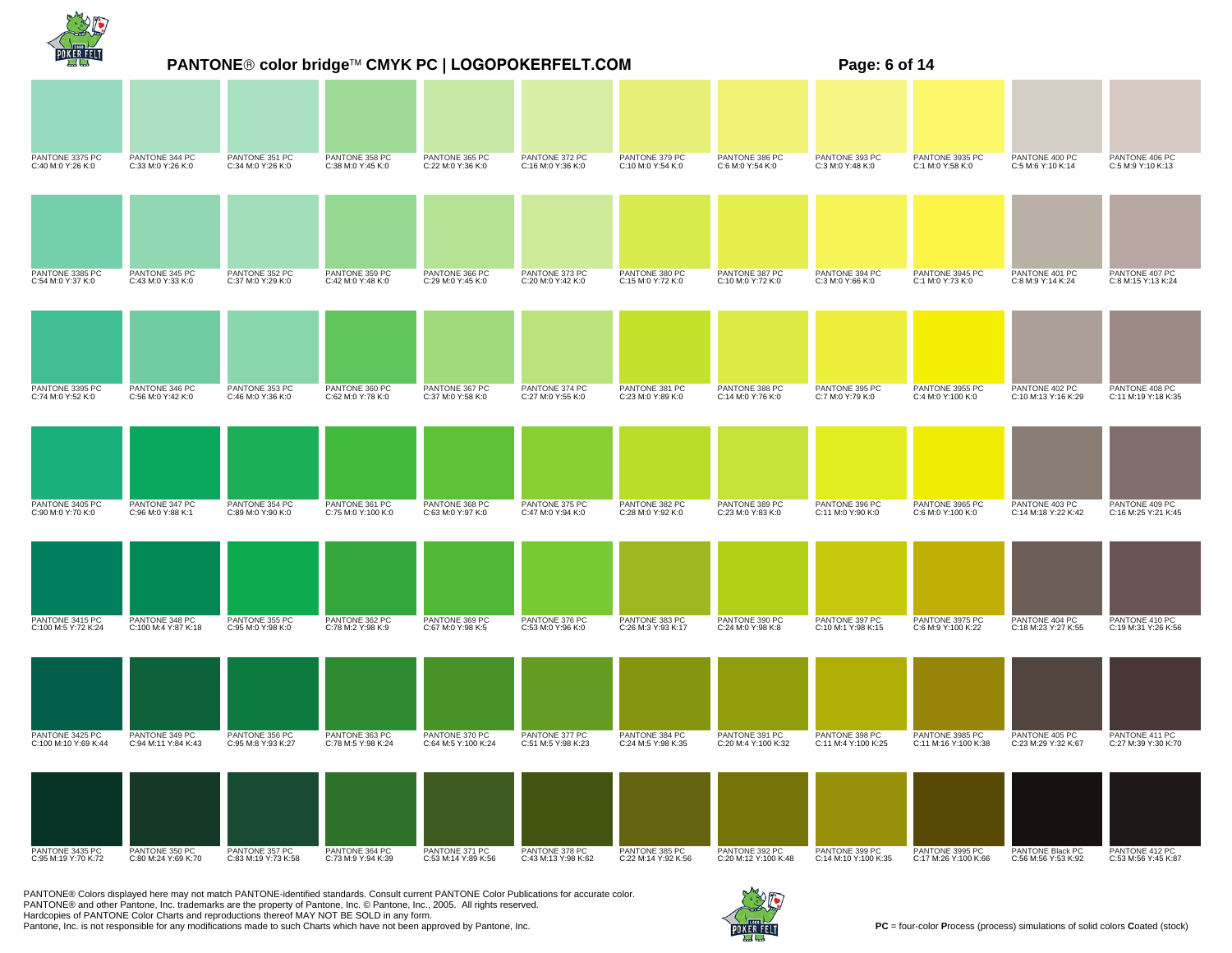|                                       | <b>PANTONE® color bridge™ CMYK PC   LOGOPOKERFELT.COM</b> | Page: 7 of 14                         |                                       |                                       |                                           |                                                               |                                         |                                            |                                            |                                       |                                        |
|---------------------------------------|-----------------------------------------------------------|---------------------------------------|---------------------------------------|---------------------------------------|-------------------------------------------|---------------------------------------------------------------|-----------------------------------------|--------------------------------------------|--------------------------------------------|---------------------------------------|----------------------------------------|
|                                       |                                                           |                                       |                                       |                                       |                                           |                                                               |                                         |                                            |                                            |                                       |                                        |
| PANTONE 413 PC<br>C:8 M:5 Y:12 K:15   | PANTONE 420 PC<br>C:6 M:4 Y:7 K:11                        | PANTONE 427 PC<br>C:7 M:3 Y:4 K:8     | PANTONE 434 PC<br>C:5 M:11 Y:8 K:12   | PANTONE 441 PC<br>C:18 M:4 Y:10 K:13  | PANTONE Wm Gy 1 PC<br>C:2 M:3 Y:4 K:5     | PANTONE Wm Gy 6 PC<br>C:11 M:16 Y:18 K:32                     | PANTONE CI Gy 1 PC<br>C:3 M:2 Y:4 K:5   | PANTONE CI Gy 6 PC<br>C:18 M:11 Y:8 K:23   | PANTONE Black 2 PC<br>C:39 M:42 Y:68 K:88  | PANTONE 448 PC<br>C:30 M:35 Y:62 K:79 | PANTONE 4485 PC<br>C:24 M:42 Y:89 K:72 |
|                                       |                                                           |                                       |                                       |                                       |                                           |                                                               |                                         |                                            |                                            |                                       |                                        |
| PANTONE 414 PC<br>C:13 M:8 Y:16 K:26  | PANTONE 421 PC<br>C:12 M:8 Y:9 K:21                       | PANTONE 428 PC<br>C:12 M:6 Y:5 K:12   | PANTONE 435 PC<br>C:9 M:17 Y:8 K:18   | PANTONE 442 PC<br>C:23 M:7 Y:12 K:18  | PANTONE Wm Gy 2 PC<br>C:4 M:5 Y:7 K:10    | PANTONE Wm Gy 7 PC<br>C:14 M:19 Y:21 K:38                     | PANTONE CI Gy 2 PC<br>C:5 M:3 Y:4 K:8   | PANTONE CI Gy 7 PC<br>C:22 M:15 Y:11 K:32  | PANTONE Black 3 PC<br>C:72 M:46 Y:56 K:95  | PANTONE 449 PC<br>C:32 M:36 Y:73 K:77 | PANTONE 4495 PC<br>C:16 M:31 Y:80 K:51 |
|                                       |                                                           |                                       |                                       |                                       |                                           |                                                               |                                         |                                            |                                            |                                       |                                        |
| PANTONE 415 PC<br>C:17 M:12 Y:20 K:34 | PANTONE 422 PC<br>C:16 M:11 Y:11 K:29                     | PANTONE 429 PC<br>C:21 M:11 Y:9 K:22  | PANTONE 436 PC<br>C:14 M:23 Y:10 K:26 | PANTONE 443 PC<br>C:29 M:10 Y:14 K:28 | PANTONE Wm Gy 3 PC<br>C:6 M:7 Y:9 K:15    | PANTONE Wm Gy 8 PC<br>C:16 M:23 Y:23 K:44                     | PANTONE CI Gy 3 PC<br>C:8 M:5 Y:6 K:13  | PANTONE CI Gy 8 PC<br>C:23 M:17 Y:13 K:41  | PANTONE Black 4 PC<br>C:40 M:53 Y:59 K:89  | PANTONE 450 PC<br>C:31 M:31 Y:77 K:74 | PANTONE 4505 PC<br>C:13 M:23 Y:67 K:38 |
|                                       |                                                           |                                       |                                       |                                       |                                           |                                                               |                                         |                                            |                                            |                                       |                                        |
| PANTONE 416 PC<br>C:22 M:14 Y:24 K:45 | PANTONE 423 PC<br>C:21 M:14 Y:14 K:38                     | PANTONE 430 PC<br>C:33 M:18 Y:13 K:37 | PANTONE 437 PC<br>C:21 M:37 Y:18 K:50 | PANTONE 444 PC<br>C:38 M:15 Y:18 K:43 | PANTONE Wm Gy 4 PC<br>C:9 M:11 Y:13 K:23  | PANTONE Wm Gy 9 PC<br>C:17 M:25 Y:25 K:49                     | PANTONE CI Gy 4 PC<br>C:12 M:7 Y:6 K:17 | PANTONE CI Gy 9 PC<br>C:29 M:23 Y:16 K:51  | PANTONE Black 5 PC<br>C:37 M:60 Y:35 K:80  | PANTONE 451 PC<br>C:17 M:13 Y:45 K:34 | PANTONE 4515 PC<br>C:8 M:14 Y:50 K:24  |
|                                       |                                                           |                                       |                                       |                                       |                                           |                                                               |                                         |                                            |                                            |                                       |                                        |
| PANTONE 417 PC<br>C:28 M:18 Y:28 K:54 | PANTONE 424 PC<br>C:30 M:22 Y:19 K:53                     | PANTONE 431 PC<br>C:45 M:27 Y:17 K:51 | PANTONE 438 PC<br>C:37 M:51 Y:33 K:78 | PANTONE 445 PC<br>C:50 M:28 Y:24 K:65 | PANTONE Wm Gy 5 PC<br>C:11 M:13 Y:14 K:26 | PANTONE Wm Gy 10 PC PANTONE CI Gy 5 PC<br>C:20 M:29 Y:28 K:56 | C:15 M:9 Y:8 K:22                       | PANTONE CI Gy 10 PC<br>C:38 M:29 Y:20 K:58 | PANTONE Black 6 PC<br>C:100 M:78 Y:44 K:91 | PANTONE 452 PC<br>C:12 M:8 Y:35 K:22  | PANTONE 4525 PC<br>C:6 M:9 Y:39 K:16   |
|                                       |                                                           |                                       |                                       |                                       |                                           |                                                               |                                         |                                            |                                            |                                       |                                        |
| PANTONE 418 PC<br>C:33 M:23 Y:34 K:68 | PANTONE 425 PC<br>C:38 M:28 Y:21 K:63                     | PANTONE 432 PC<br>C:67 M:45 Y:27 K:70 | PANTONE 439 PC<br>C:41 M:54 Y:37 K:84 | PANTONE 446 PC<br>C:52 M:32 Y:30 K:76 |                                           | PANTONE Wm Gy 11 PC<br>C:23 M:32 Y:31 K:64                    |                                         | PANTONE CI Gy 11 PC<br>C:48 M:36 Y:24 K:66 | PANTONE Black 7 PC<br>C:51 M:44 Y:36 K:84  | PANTONE 453 PC<br>C:10 M:6 Y:28 K:14  | PANTONE 4535 PC<br>C:5 M:7 Y:32 K:10   |
|                                       |                                                           |                                       |                                       |                                       |                                           |                                                               |                                         |                                            |                                            |                                       |                                        |
| PANTONE 419 PC<br>C:87 M:74 Y:63 K:95 | PANTONE 426 PC<br>C:91 M:74 Y:51 K:93                     | PANTONE 433 PC<br>C:90 M:69 Y:40 K:89 | PANTONE 440 PC<br>C:52 M:61 Y:47 K:92 | PANTONE 447 PC<br>C:55 M:39 Y:38 K:83 |                                           |                                                               |                                         |                                            |                                            | PANTONE 454 PC<br>C:7 M:4 Y:22 K:8    | PANTONE 4545 PC<br>C:3 M:5 Y:25 K:5    |

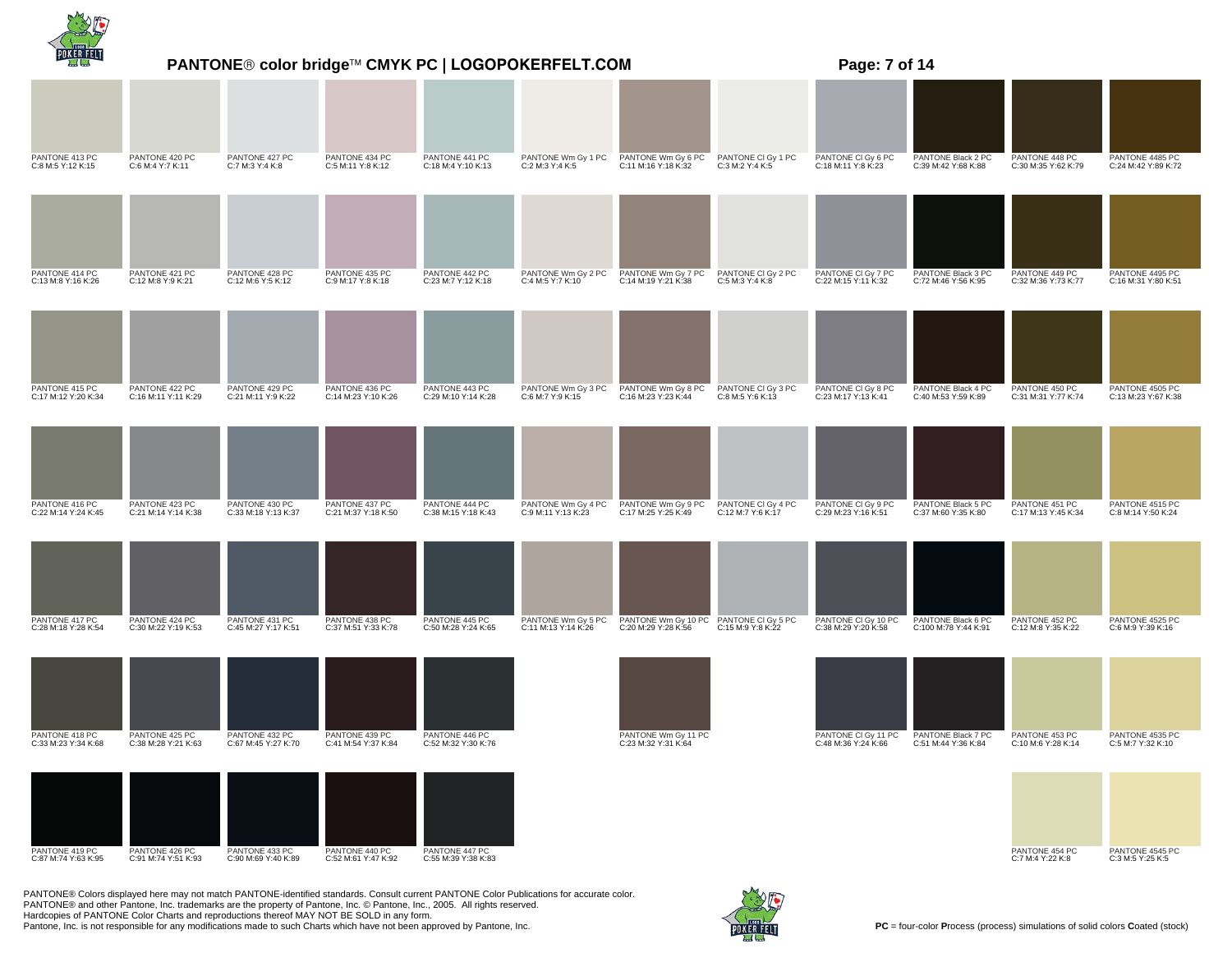|                                       |                                       |                                        | PANTONE® color bridge™ CMYK PC   LOGOPOKERFELT.COM |                                        | Page: 8 of 14                         |                                       |                                       |                                       |                                        |                                       |                                       |
|---------------------------------------|---------------------------------------|----------------------------------------|----------------------------------------------------|----------------------------------------|---------------------------------------|---------------------------------------|---------------------------------------|---------------------------------------|----------------------------------------|---------------------------------------|---------------------------------------|
|                                       |                                       |                                        |                                                    |                                        |                                       |                                       |                                       |                                       |                                        |                                       |                                       |
| PANTONE 455 PC<br>C:21 M:34 Y:93 K:66 | PANTONE 462 PC<br>C:28 M:48 Y:71 K:72 | PANTONE 4625 PC<br>C:29 M:78 Y:91 K:78 | PANTONE 469 PC<br>C:21 M:70 Y:92 K:70              | PANTONE 4695 PC<br>C:29 M:79 Y:71 K:73 | PANTONE 476 PC<br>C:32 M:67 Y:63 K:78 | PANTONE 483 PC<br>C:20 M:81 Y:76 K:61 | PANTONE 490 PC<br>C:29 M:85 Y:54 K:72 | PANTONE 497 PC<br>C:32 M:73 Y:52 K:80 | PANTONE 4975 PC<br>C:36 M:84 Y:59 K:83 | PANTONE 504 PC<br>C:30 M:82 Y:44 K:73 | PANTONE 511 PC<br>C:46 M:90 Y:12 K:50 |
|                                       |                                       |                                        |                                                    |                                        |                                       |                                       |                                       |                                       |                                        |                                       |                                       |
| PANTONE 456 PC<br>C:9 M:25 Y:98 K:41  | PANTONE 463 PC<br>C:17 M:52 Y:87 K:63 | PANTONE 4635 PC<br>C:13 M:53 Y:68 K:40 | PANTONE 470 PC<br>C:8 M:68 Y:94 K:34               | PANTONE 4705 PC<br>C:17 M:64 Y:60 K:51 | PANTONE 477 PC<br>C:25 M:75 Y:73 K:68 | PANTONE 484 PC<br>C:8 M:91 Y:92 K:33  | PANTONE 491 PC<br>C:15 M:85 Y:53 K:54 | PANTONE 498 PC<br>C:23 M:74 Y:54 K:63 | PANTONE 4985 PC<br>C:16 M:63 Y:32 K:47 | PANTONE 505 PC<br>C:20 M:86 Y:38 K:62 | PANTONE 512 PC<br>C:55 M:99 Y:3 K:16  |
|                                       |                                       |                                        |                                                    |                                        |                                       |                                       |                                       |                                       |                                        |                                       |                                       |
| PANTONE 457 PC<br>C:6 M:23 Y:97 K:26  | PANTONE 464 PC<br>C:13 M:51 Y:87 K:48 | PANTONE 4645 PC<br>C:8 M:43 Y:50 K:26  | PANTONE 471 PC<br>C:5 M:70 Y:97 K:20               | PANTONE 4715 PC<br>C:13 M:47 Y:43 K:38 | PANTONE 478 PC<br>C:19 M:75 Y:74 K:58 | PANTONE 485 PC<br>C:0 M:93 Y:95 K:0   | PANTONE 492 PC<br>C:12 M:84 Y:53 K:44 | PANTONE 499 PC<br>C:19 M:74 Y:58 K:56 | PANTONE 4995 PC<br>C:11 M:53 Y:25 K:33 | PANTONE 506 PC<br>C:14 M:83 Y:32 K:49 | PANTONE 513 PC<br>C:56 M:98 Y:0 K:0   |
|                                       |                                       |                                        |                                                    |                                        |                                       |                                       |                                       |                                       |                                        |                                       |                                       |
| PANTONE 458 PC<br>C:2 M:7 Y:58 K:7    | PANTONE 465 PC<br>C:7 M:27 Y:55 K:22  | PANTONE 4655 PC<br>C:6 M:38 Y:42 K:18  | PANTONE 472 PC<br>C:0 M:44 Y:53 K:1                | PANTONE 4725 PC<br>C:9 M:36 Y:33 K:26  | PANTONE 479 PC<br>C:9 M:43 Y:45 K:27  | PANTONE 486 PC<br>C:0 M:52 Y:43 K:0   | PANTONE 493 PC<br>C:1 M:54 Y:17 K:4   | PANTONE 500 PC<br>C:5 M:47 Y:20 K:14  | PANTONE 5005 PC<br>C:8 M:44 Y:18 K:21  | PANTONE 507 PC<br>C:2 M:45 Y:6 K:6    | PANTONE 514 PC<br>C:17 M:53 Y:0 K:0   |
|                                       |                                       |                                        |                                                    |                                        |                                       |                                       |                                       |                                       |                                        |                                       |                                       |
| PANTONE 459 PC<br>C:2 M:5 Y:53 K:5    | PANTONE 466 PC<br>C:5 M:17 Y:42 K:14  | PANTONE 4665 PC<br>C:4 M:27 Y:33 K:11  | PANTONE 473 PC<br>C:0 M:26 Y:31 K:0                | PANTONE 4735 PC<br>C:6 M:27 Y:25 K:17  | PANTONE 480 PC<br>C:4 M:25 Y:27 K:14  | PANTONE 487 PC<br>C:0 M:40 Y:33 K:0   | PANTONE 494 PC<br>C:0 M:43 Y:10 K:0   | PANTONE 501 PC<br>C:0 M:36 Y:12 K:4   | PANTONE 5015 PC<br>C:3 M:31 Y:13 K:10  | PANTONE 508 PC<br>C:2 M:36 Y:4 K:1    | PANTONE 515 PC<br>C:9 M:39 Y:0 K:0    |
|                                       |                                       |                                        |                                                    |                                        |                                       |                                       |                                       |                                       |                                        |                                       |                                       |
| PANTONE 460 PC<br>C:2 M:2 Y:43 K:3    | PANTONE 467 PC<br>C:3 M:12 Y:34 K:10  | PANTONE 4675 PC<br>C:2 M:18 Y:24 K:6   | PANTONE 474 PC<br>C:0 M:23 Y:30 K:0                | PANTONE 4745 PC<br>C:4 M:20 Y:22 K:12  | PANTONE 481 PC<br>C:3 M:17 Y:21 K:8   | PANTONE 488 PC<br>C:0 M:28 Y:24 K:0   | PANTONE 495 PC<br>C:0 M:31 Y:6 K:0    | PANTONE 502 PC<br>C:0 M:26 Y:9 K:1    | PANTONE 5025 PC<br>C:2 M:24 Y:10 K:5   | PANTONE 509 PC<br>C:0 M:30 Y:4 K:1    | PANTONE 516 PC<br>C:4 M:30 Y:0 K:0    |
|                                       |                                       |                                        |                                                    |                                        |                                       |                                       |                                       |                                       |                                        |                                       |                                       |
| PANTONE 461 PC<br>C:2 M:1 Y:33 K:1    | PANTONE 468 PC<br>C:2 M:7 Y:26 K:5    | PANTONE 4685 PC<br>C:1 M:14 Y:20 K:4   | PANTONE 475 PC<br>C:0 M:18 Y:25 K:0                | PANTONE 4755 PC<br>C:3 M:14 Y:16 K:7   | PANTONE 482 PC<br>C:2 M:13 Y:18 K:6   | PANTONE 489 PC<br>C:0 M:21 Y:19 K:0   | PANTONE 496 PC<br>C:0 M:25 Y:5 K:0    | PANTONE 503 PC<br>C:0 M:18 Y:6 K:1    | PANTONE 5035 PC<br>C:1 M:17 Y:7 K:3    | PANTONE 510 PC<br>C:0 M:25 Y:4 K:0    | PANTONE 517 PC<br>C:2 M:24 Y:0 K:0    |

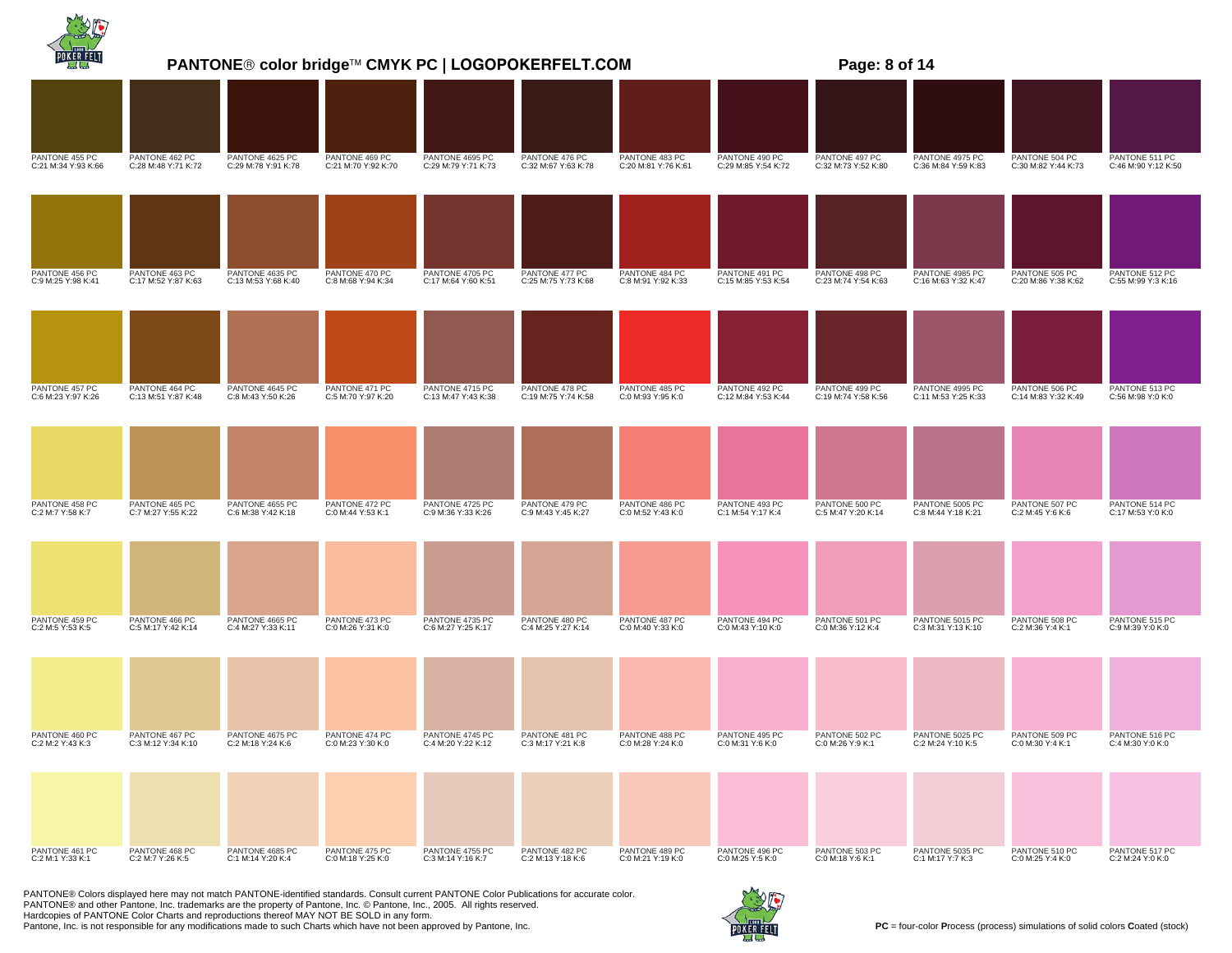|                                        |                                       |                                        |                                      | <b>PANTONE® color bridge™ CMYK PC   LOGOPOKERFELT.COM</b> |                                       |                                        |                                         | Page: 9 of 14                          |                                         |                                        |                                       |
|----------------------------------------|---------------------------------------|----------------------------------------|--------------------------------------|-----------------------------------------------------------|---------------------------------------|----------------------------------------|-----------------------------------------|----------------------------------------|-----------------------------------------|----------------------------------------|---------------------------------------|
|                                        |                                       |                                        |                                      |                                                           |                                       |                                        |                                         |                                        |                                         |                                        |                                       |
| PANTONE 5115 PC<br>C:52 M:85 Y:21 K:64 | PANTONE 518 PC<br>C:56 M:80 Y:19 K:57 | PANTONE 5185 PC<br>C:52 M:74 Y:26 K:68 | PANTONE 525 PC<br>C:71 M:90 Y:9 K:37 | PANTONE 5255 PC<br>C:97 M:95 Y:15 K:65                    | PANTONE 532 PC<br>C:84 M:70 Y:30 K:76 | PANTONE 539 PC<br>C:100 M:58 Y:23 K:77 | PANTONE 5395 PC<br>C:100 M:70 Y:36 K:86 | PANTONE 546 PC<br>C:100 M:40 Y:32 K:83 | PANTONE 5463 PC<br>C:100 M:46 Y:34 K:84 | PANTONE 5467 PC<br>C:85 M:38 Y:50 K:84 | PANTONE 553 PC<br>C:81 M:30 Y:63 K:75 |
|                                        |                                       |                                        |                                      |                                                           |                                       |                                        |                                         |                                        |                                         |                                        |                                       |
| PANTONE 5125 PC<br>C:45 M:77 Y:13 K:42 | PANTONE 519 PC<br>C:64 M:88 Y:10 K:39 | PANTONE 5195 PC<br>C:42 M:67 Y:18 K:52 | PANTONE 526 PC<br>C:76 M:99 Y:0 K:0  | PANTONE 5265 PC<br>C:84 M:79 Y:10 K:38                    | PANTONE 533 PC<br>C:95 M:72 Y:15 K:62 | PANTONE 540 PC<br>C:100 M:57 Y:12 K:61 | PANTONE 5405 PC<br>C:71 M:30 Y:13 K:41  | PANTONE 547 PC<br>C:100 M:29 Y:27 K:79 | PANTONE 5473 PC<br>C:83 M:14 Y:23 K:50  | PANTONE 5477 PC<br>C:64 M:21 Y:36 K:59 | PANTONE 554 PC<br>C:83 M:17 Y:62 K:56 |
|                                        |                                       |                                        |                                      |                                                           |                                       |                                        |                                         |                                        |                                         |                                        |                                       |
| PANTONE 5135 PC<br>C:37 M:61 Y:9 K:26  | PANTONE 520 PC<br>C:66 M:86 Y:5 K:17  | PANTONE 5205 PC<br>C:27 M:48 Y:11 K:34 | PANTONE 527 PC<br>C:75 M:100 Y:0 K:0 | PANTONE 5275 PC<br>C:73 M:62 Y:8 K:26                     | PANTONE 534 PC<br>C:95 M:72 Y:9 K:38  | PANTONE 541 PC<br>C:100 M:58 Y:9 K:42  | PANTONE 5415 PC<br>C:57 M:23 Y:10 K:31  | PANTONE 548 PC<br>C:100 M:19 Y:25 K:74 | PANTONE 5483 PC<br>C:62 M:9 Y:20 K:27   | PANTONE 5487 PC<br>C:46 M:14 Y:26 K:43 | PANTONE 555 PC<br>C:82 M:13 Y:64 K:45 |
| PANTONE 5145 PC<br>C:27 M:46 Y:6 K:18  | PANTONE 521 PC<br>C:35 M:49 Y:0 K:0   | PANTONE 5215 PC<br>C:15 M:33 Y:7 K:20  | PANTONE 528 PC<br>C:40 M:56 Y:0 K:0  | PANTONE 5285 PC<br>C:48 M:39 Y:5 K:14                     | PANTONE 535 PC<br>C:43 M:26 Y:3 K:8   | PANTONE 542 PC<br>C:64 M:19 Y:1 K:4    | PANTONE 5425 PC<br>C:44 M:15 Y:7 K:22   | PANTONE 549 PC<br>C:59 M:8 Y:9 K:19    | PANTONE 5493 PC<br>C:46 M:5 Y:14 K:14   | PANTONE 5497 PC<br>C:35 M:8 Y:19 K:25  | PANTONE 556 PC<br>C:51 M:5 Y:37 K:15  |
|                                        |                                       |                                        |                                      |                                                           |                                       |                                        |                                         |                                        |                                         |                                        |                                       |
| PANTONE 5155 PC<br>C:13 M:29 Y:3 K:8   | PANTONE 522 PC<br>C:23 M:36 Y:0 K:0   | PANTONE 5225 PC<br>C:9 M:23 Y:4 K:11   | PANTONE 529 PC<br>C:25 M:37 Y:0 K:0  | PANTONE 5295 PC<br>C:27 M:20 Y:2 K:7                      | PANTONE 536 PC<br>C:34 M:18 Y:2 K:7   | PANTONE 543 PC<br>C:39 M:8 Y:0 K:1     | PANTONE 5435 PC<br>C:28 M:7 Y:4 K:12    | PANTONE 550 PC<br>C:43 M:5 Y:6 K:10    | PANTONE 5503 PC<br>C:39 M:3 Y:11 K:8    | PANTONE 5507 PC<br>C:26 M:5 Y:13 K:15  | PANTONE 557 PC<br>C:41 M:3 Y:28 K:8   |
|                                        |                                       |                                        |                                      |                                                           |                                       |                                        |                                         |                                        |                                         |                                        |                                       |
| PANTONE 5165 PC<br>C:6 M:17 Y:2 K:4    | PANTONE 523 PC<br>C:16 M:27 Y:0 K:0   | PANTONE 5235 PC<br>C:5 M:16 Y:3 K:8    | PANTONE 530 PC<br>C:13 M:28 Y:0 K:0  | PANTONE 5305 PC<br>C:19 M:15 Y:2 K:5                      | PANTONE 537 PC<br>C:21 M:9 Y:1 K:4    | PANTONE 544 PC<br>C:27 M:4 Y:1 K:1     | PANTONE 5445 PC<br>C:21 M:4 Y:3 K:8     | PANTONE 551 PC<br>C:35 M:3 Y:5 K:7     | PANTONE 5513 PC<br>C:28 M:2 Y:8 K:5     | PANTONE 5517 PC<br>C:18 M:3 Y:9 K:10   | PANTONE 558 PC<br>C:32 M:2 Y:22 K:4   |
| PANTONE 5175 PC<br>C:4 M:14 Y:2 K:4    | PANTONE 524 PC<br>C:11 M:19 Y:0 K:0   | PANTONE 5245 PC<br>C:2 M:9 Y:3 K:5     | PANTONE 531 PC<br>C:10 M:20 Y:0 K:0  | PANTONE 5315 PC<br>C:10 M:7 Y:1 K:4                       | PANTONE 538 PC<br>C:14 M:5 Y:1 K:3    | PANTONE 545 PC<br>C:21 M:2 Y:0 K:1     | PANTONE 5455 PC<br>C:16 M:3 Y:3 K:5     | PANTONE 552 PC<br>C:22 M:2 Y:3 K:3     | PANTONE 5523 PC<br>C:19 M:1 Y:7 K:3     | PANTONE 5527 PC<br>C:13 M:2 Y:6 K:6    | PANTONE 559 PC<br>C:23 M:1 Y:18 K:3   |
|                                        |                                       |                                        |                                      |                                                           |                                       |                                        |                                         |                                        |                                         |                                        |                                       |

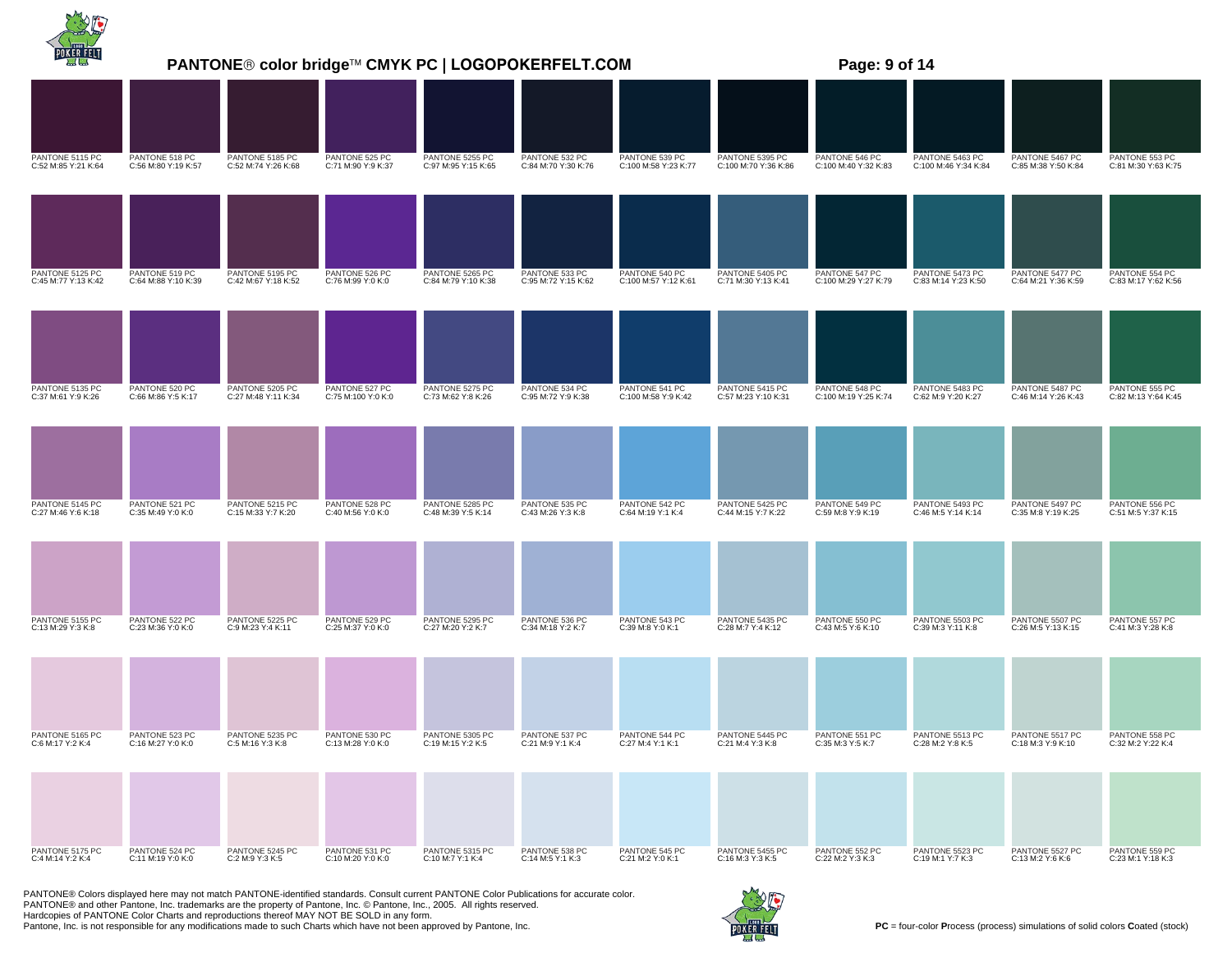|                                        |                                       | <b>PANTONE® color bridge™ CMYK PC   LOGOPOKERFELT.COM</b> |                                       |                                       |                                        |                                        |                                        | Page: 10 of 14                         |                                      |                                      |                                       |
|----------------------------------------|---------------------------------------|-----------------------------------------------------------|---------------------------------------|---------------------------------------|----------------------------------------|----------------------------------------|----------------------------------------|----------------------------------------|--------------------------------------|--------------------------------------|---------------------------------------|
|                                        |                                       |                                                           |                                       |                                       |                                        |                                        |                                        |                                        |                                      |                                      |                                       |
| PANTONE 5535 PC<br>C:83 M:35 Y:51 K:81 | PANTONE 560 PC<br>C:81 M:31 Y:51 K:76 | PANTONE 5605 PC<br>C:82 M:37 Y:64 K:83                    | PANTONE 567 PC<br>C:87 M:26 Y:53 K:76 | PANTONE 574 PC<br>C:54 M:24 Y:85 K:69 | PANTONE 5743 PC<br>C:52 M:28 Y:74 K:74 | PANTONE 5747 PC<br>C:49 M:27 Y:98 K:79 | PANTONE 581 PC<br>C:26 M:21 Y:100 K:68 | PANTONE 5815 PC<br>C:32 M:31 Y:96 K:79 | PANTONE 600 PC<br>C:1 M:0 Y:34 K:0   | PANTONE 607 PC<br>C:1 M:0 Y:29 K:0   | PANTONE 614 PC<br>C:3 M:2 Y:29 K:3    |
|                                        |                                       |                                                           |                                       |                                       |                                        |                                        |                                        |                                        |                                      |                                      |                                       |
| PANTONE 5545 PC<br>C:60 M:17 Y:38 K:48 | PANTONE 561 PC<br>C:83 M:16 Y:45 K:54 | PANTONE 5615 PC<br>C:48 M:17 Y:41 K:51                    | PANTONE 568 PC<br>C:89 M:11 Y:48 K:47 | PANTONE 575 PC<br>C:57 M:11 Y:85 K:45 | PANTONE 5753 PC<br>C:40 M:19 Y:66 K:58 | PANTONE 5757 PC<br>C:35 M:16 Y:82 K:52 | PANTONE 582 PC<br>C:22 M:9 Y:100 K:39  | PANTONE 5825 PC<br>C:21 M:17 Y:76 K:48 | PANTONE 601 PC<br>C:1 M:0 Y:40 K:0   | PANTONE 608 PC<br>C:1 M:0 Y:38 K:1   | PANTONE 615 PC<br>C:4 M:3 Y:35 K:6    |
|                                        |                                       |                                                           |                                       |                                       |                                        |                                        |                                        |                                        |                                      |                                      |                                       |
| PANTONE 5555 PC<br>C:47 M:11 Y:30 K:33 | PANTONE 562 PC<br>C:83 M:10 Y:41 K:37 | PANTONE 5625 PC<br>C:41 M:13 Y:34 K:39                    | PANTONE 569 PC<br>C:86 M:6 Y:45 K:20  | PANTONE 576 PC<br>C:52 M:6 Y:79 K:25  | PANTONE 5763 PC<br>C:36 M:16 Y:62 K:48 | PANTONE 5767 PC<br>C:30 M:12 Y:66 K:36 | PANTONE 583 PC<br>C:25 M:3 Y:100 K:14  | PANTONE 5835 PC<br>C:15 M:12 Y:57 K:30 | PANTONE 602 PC<br>C:2 M:0 Y:47 K:0   | PANTONE 609 PC<br>C:2 M:1 Y:47 K:2   | PANTONE 616 PC<br>C:5 M:4 Y:42 K:9    |
|                                        |                                       |                                                           |                                       |                                       |                                        |                                        |                                        |                                        |                                      |                                      |                                       |
| PANTONE 5565 PC<br>C:39 M:7 Y:23 K:21  | PANTONE 563 PC<br>C:52 M:1 Y:26 K:3   | PANTONE 5635 PC<br>C:29 M:8 Y:25 K:24                     | PANTONE 570 PC<br>C:50 M:0 Y:24 K:0   | PANTONE 577 PC<br>C:33 M:1 Y:49 K:4   | PANTONE 5773 PC<br>C:28 M:10 Y:48 K:31 | PANTONE 5777 PC<br>C:22 M:7 Y:51 K:22  | PANTONE 584 PC<br>C:15 M:0 Y:73 K:1    | PANTONE 5845 PC<br>C:14 M:9 Y:51 K:25  | PANTONE 603 PC<br>C:2 M:1 Y:66 K:0   | PANTONE 610 PC<br>C:3 M:2 Y:62 K:5   | PANTONE 617 PC<br>C:7 M:6 Y:52 K:15   |
|                                        |                                       |                                                           |                                       |                                       |                                        |                                        |                                        |                                        |                                      |                                      |                                       |
| PANTONE 5575 PC<br>C:31 M:5 Y:19 K:14  | PANTONE 564 PC<br>C:41 M:0 Y:20 K:1   | PANTONE 5645 PC<br>C:22 M:5 Y:19 K:16                     | PANTONE 571 PC<br>C:35 M:0 Y:19 K:0   | PANTONE 578 PC<br>C:27 M:1 Y:42 K:3   | PANTONE 5783 PC<br>C:20 M:7 Y:35 K:20  | PANTONE 5787 PC<br>C:14 M:4 Y:36 K:12  | PANTONE 585 PC<br>C:10 M:0 Y:56 K:0    | PANTONE 5855 PC<br>C:10 M:5 Y:37 K:14  | PANTONE 604 PC<br>C:2 M:2 Y:80 K:2   | PANTONE 611 PC<br>C:5 M:3 Y:76 K:11  | PANTONE 618 PC<br>C:11 M:10 Y:68 K:25 |
|                                        |                                       |                                                           |                                       |                                       |                                        |                                        |                                        |                                        |                                      |                                      |                                       |
| PANTONE 5585 PC<br>C:22 M:3 Y:14 K:8   | PANTONE 565 PC<br>C:32 M:0 Y:14 K:0   | PANTONE 5655 PC<br>C:17 M:4 Y:16 K:12                     | PANTONE 572 PC<br>C:29 M:0 Y:13 K:0   | PANTONE 579 PC<br>C:23 M:1 Y:37 K:2   | PANTONE 5793 PC<br>C:16 M:5 Y:28 K:15  | PANTONE 5797 PC<br>C:10 M:3 Y:29 K:8   | PANTONE 586 PC<br>C:8 M:0 Y:50 K:0     | PANTONE 5865 PC<br>C:7 M:4 Y:31 K:9    | PANTONE 605 PC<br>C:0 M:2 Y:100 K:8  | PANTONE 612 PC<br>C:0 M:2 Y:100 K:22 | PANTONE 619 PC<br>C:13 M:17 Y:78 K:35 |
|                                        |                                       |                                                           |                                       |                                       |                                        | PANTONE 5807 PC                        | PANTONE 587 PC                         |                                        |                                      |                                      | PANTONE 620 PC                        |
| PANTONE 5595 PC<br>C:14 M:1 Y:10 K:4   | PANTONE 566 PC<br>C:17 M:0 Y:8 K:0    | PANTONE 5665 PC<br>C:12 M:3 Y:13 K:8                      | PANTONE 573 PC<br>C:22 M:0 Y:10 K:0   | PANTONE 580 PC<br>C:16 M:0 Y:30 K:0   | PANTONE 5803 PC<br>C:10 M:3 Y:22 K:9   | C:7 M:2 Y:21 K:5                       | C:5 M:0 Y:43 K:0                       | PANTONE 5875 PC<br>C:5 M:3 Y:26 K:6    | PANTONE 606 PC<br>C:0 M:6 Y:100 K:14 | PANTONE 613 PC<br>C:0 M:4 Y:100 K:30 | C:15 M:20 Y:96 K:48                   |

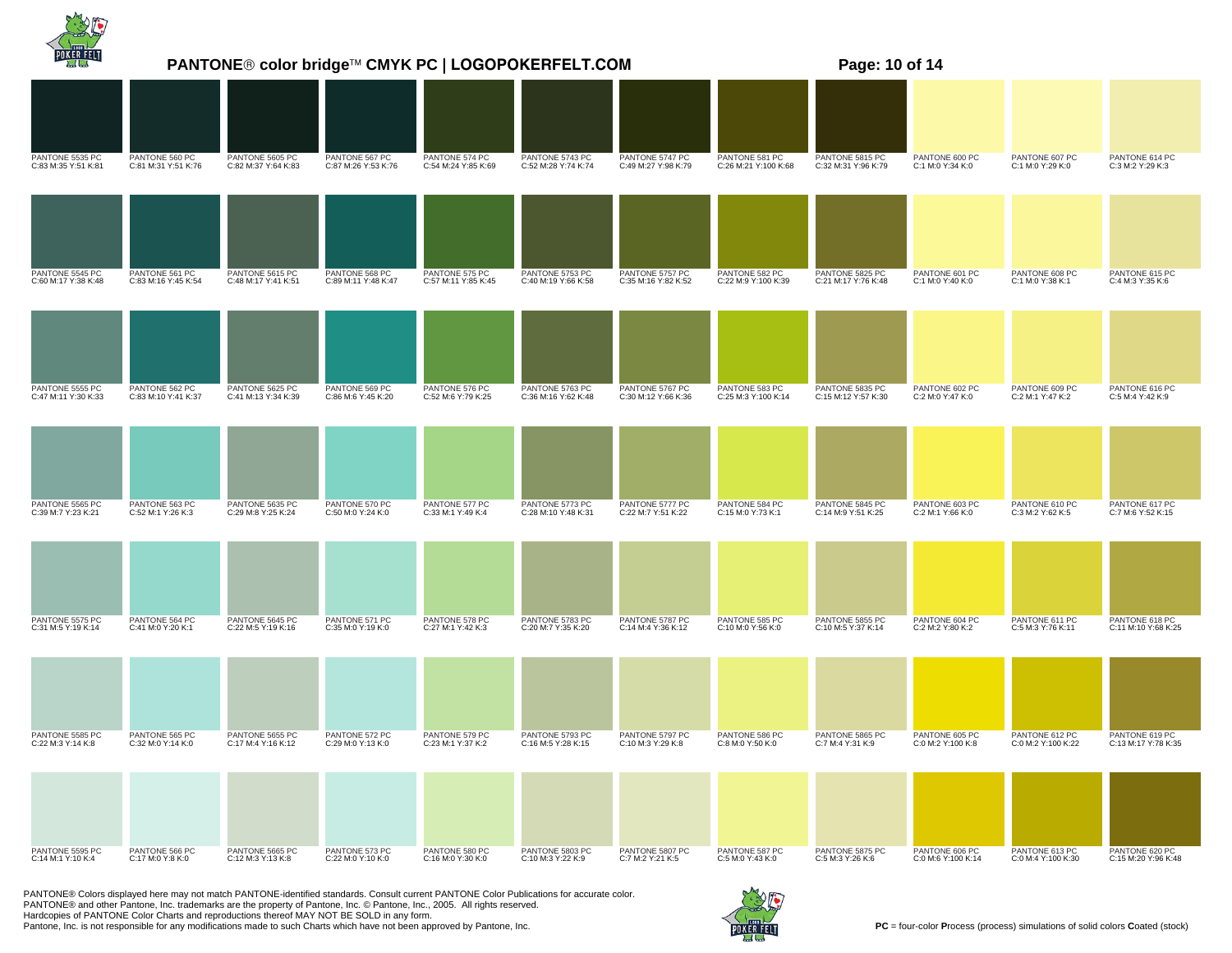|                                       | PANTONE® color bridge™ CMYK PC   LOGOPOKERFELT.COM<br>Page: 11 of 14 |                                       |                                       |                                        |                                       |                                       |                                       |                                       |                                       |                                       |                                      |  |
|---------------------------------------|----------------------------------------------------------------------|---------------------------------------|---------------------------------------|----------------------------------------|---------------------------------------|---------------------------------------|---------------------------------------|---------------------------------------|---------------------------------------|---------------------------------------|--------------------------------------|--|
|                                       |                                                                      |                                       |                                       |                                        |                                       |                                       |                                       |                                       |                                       |                                       |                                      |  |
| PANTONE 621 PC<br>C:12 M:1 Y:9 K:2    | PANTONE 628 PC<br>C:20 M:0 Y:4 K:0                                   | PANTONE 635 PC<br>C:30 M:0 Y:6 K:0    | PANTONE 642 PC<br>C:13 M:2 Y:1 K:1    | PANTONE 649 PC<br>C:10 M:3 Y:1 K:0     | PANTONE 656 PC<br>C:10 M:2 Y:0 K:0    | PANTONE 663 PC<br>C:4 M:6 Y:0 K:1     | PANTONE 670 PC<br>C:1 M:14 Y:1 K:0    | PANTONE 677 PC<br>C:2 M:14 Y:2 K:1    | PANTONE 684 PC<br>C:2 M:20 Y:2 K:1    | PANTONE 691 PC<br>C:0 M:14 Y:5 K:1    | PANTONE 698 PC<br>C:0 M:14 Y:4 K:0   |  |
|                                       |                                                                      |                                       |                                       |                                        |                                       |                                       |                                       |                                       |                                       |                                       |                                      |  |
| PANTONE 622 PC<br>C:25 M:2 Y:14 K:5   | PANTONE 629 PC<br>C:37 M:0 Y:7 K:0                                   | PANTONE 636 PC<br>C:38 M:0 Y:5 K:0    | PANTONE 643 PC<br>C:21 M:3 Y:1 K:2    | PANTONE 650 PC<br>C:18 M:6 Y:1 K:2     | PANTONE 657 PC<br>C:23 M:6 Y:0 K:0    | PANTONE 664 PC<br>C:5 M:7 Y:1 K:4     | PANTONE 671 PC<br>C:2 M:25 Y:0 K:0    | PANTONE 678 PC<br>C:3 M:18 Y:1 K:0    | PANTONE 685 PC<br>C:3 M:27 Y:1 K:0    | PANTONE 692 PC<br>C:1 M:22 Y:8 K:2    | PANTONE 699 PC<br>C:0 M:24 Y:5 K:0   |  |
|                                       |                                                                      |                                       |                                       |                                        |                                       |                                       |                                       |                                       |                                       |                                       |                                      |  |
| PANTONE 623 PC<br>C:36 M:3 Y:21 K:10  | PANTONE 630 PC<br>C:49 M:0 Y:8 K:0                                   | PANTONE 637 PC<br>C:65 M:0 Y:7 K:0    | PANTONE 644 PC<br>C:41 M:11 Y:2 K:6   | PANTONE 651 PC<br>C:40 M:16 Y:1 K:2    | PANTONE 658 PC<br>C:39 M:12 Y:0 K:0   | PANTONE 665 PC<br>C:20 M:20 Y:0 K:1   | PANTONE 672 PC<br>C:4 M:41 Y:0 K:0    | PANTONE 679 PC<br>C:4 M:23 Y:0 K:0    | PANTONE 686 PC<br>C:5 M:36 Y:1 K:2    | PANTONE 693 PC<br>C:2 M:33 Y:9 K:6    | PANTONE 700 PC<br>C:0 M:38 Y:8 K:0   |  |
|                                       |                                                                      |                                       |                                       |                                        |                                       |                                       |                                       |                                       |                                       |                                       |                                      |  |
| PANTONE 624 PC<br>C:47 M:6 Y:28 K:18  | PANTONE 631 PC<br>C:73 M:0 Y:11 K:0                                  | PANTONE 638 PC<br>C:89 M:0 Y:7 K:0    | PANTONE 645 PC<br>C:55 M:24 Y:2 K:8   | PANTONE 652 PC<br>C:62 M:28 Y:2 K:3    | PANTONE 659 PC<br>C:60 M:29 Y:0 K:0   | PANTONE 666 PC<br>C:40 M:39 Y:2 K:5   | PANTONE 673 PC<br>C:8 M:51 Y:0 K:0    | PANTONE 680 PC<br>C:10 M:43 Y:1 K:2   | PANTONE 687 PC<br>C:10 M:48 Y:2 K:7   | PANTONE 694 PC<br>C:4 M:43 Y:14 K:12  | PANTONE 701 PC<br>C:0 M:53 Y:14 K:0  |  |
|                                       |                                                                      |                                       |                                       |                                        |                                       |                                       |                                       |                                       |                                       |                                       |                                      |  |
| PANTONE 625 PC<br>C:61 M:10 Y:38 K:32 | PANTONE 632 PC<br>C:93 M:2 Y:13 K:6                                  | PANTONE 639 PC<br>C:100 M:1 Y:5 K:5   | PANTONE 646 PC<br>C:73 M:30 Y:3 K:10  | PANTONE 653 PC<br>C:96 M:59 Y:4 K:17   | PANTONE 660 PC<br>C:91 M:53 Y:0 K:0   | PANTONE 667 PC<br>C:59 M:58 Y:4 K:12  | PANTONE 674 PC<br>C:14 M:71 Y:0 K:0   | PANTONE 681 PC<br>C:18 M:57 Y:3 K:8   | PANTONE 688 PC<br>C:18 M:63 Y:4 K:11  | PANTONE 695 PC<br>C:7 M:56 Y:20 K:23  | PANTONE 702 PC<br>C:1 M:72 Y:24 K:2  |  |
|                                       |                                                                      |                                       |                                       |                                        |                                       |                                       |                                       |                                       |                                       |                                       |                                      |  |
| PANTONE 626 PC<br>C:79 M:17 Y:49 K:56 | PANTONE 633 PC<br>C:100 M:6 Y:10 K:28                                | PANTONE 640 PC<br>C:100 M:11 Y:3 K:16 | PANTONE 647 PC<br>C:96 M:53 Y:5 K:24  | PANTONE 654 PC<br>C:100 M:73 Y:10 K:48 | PANTONE 661 PC<br>C:100 M:75 Y:0 K:5  | PANTONE 668 PC<br>C:74 M:73 Y:7 K:20  | PANTONE 675 PC<br>C:15 M:94 Y:3 K:12  | PANTONE 682 PC<br>C:27 M:76 Y:7 K:21  | PANTONE 689 PC<br>C:27 M:81 Y:8 K:28  | PANTONE 696 PC<br>C:12 M:75 Y:33 K:43 | PANTONE 703 PC<br>C:4 M:86 Y:43 K:13 |  |
|                                       |                                                                      |                                       |                                       |                                        |                                       |                                       |                                       |                                       |                                       |                                       |                                      |  |
| PANTONE 627 PC<br>C:94 M:34 Y:60 K:82 | PANTONE 634 PC<br>C:100 M:15 Y:8 K:36                                | PANTONE 641 PC<br>C:100 M:25 Y:0 K:18 | PANTONE 648 PC<br>C:100 M:71 Y:9 K:54 | PANTONE 655 PC<br>C:100 M:80 Y:12 K:63 | PANTONE 662 PC<br>C:100 M:88 Y:0 K:20 | PANTONE 669 PC<br>C:90 M:95 Y:10 K:41 | PANTONE 676 PC<br>C:9 M:100 Y:12 K:32 | PANTONE 683 PC<br>C:23 M:88 Y:11 K:47 | PANTONE 690 PC<br>C:25 M:96 Y:15 K:60 | PANTONE 697 PC<br>C:14 M:80 Y:39 K:45 | PANTONE 704 PC<br>C:6 M:93 Y:58 K:28 |  |

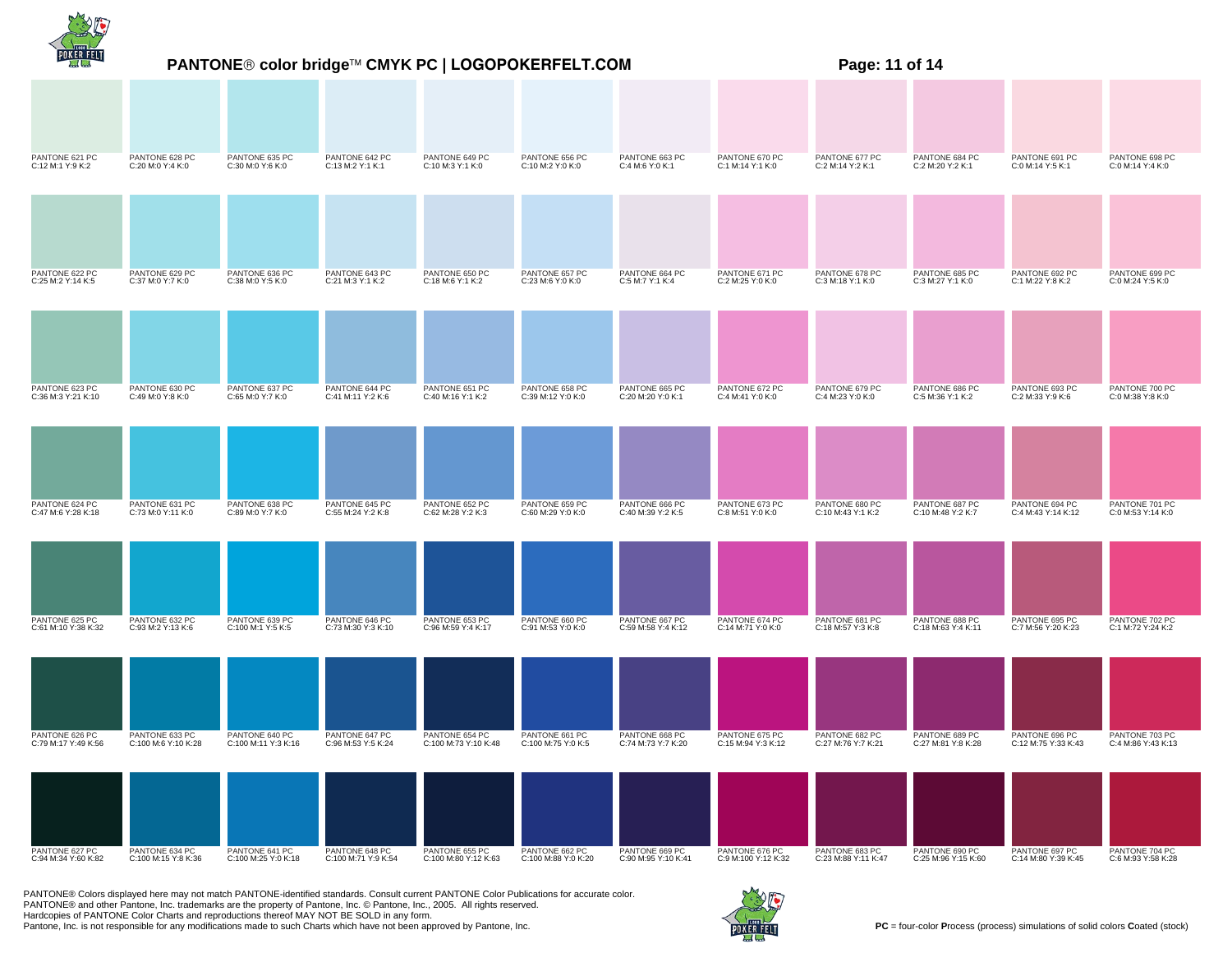|                                     |                                      | <b>PANTONE® color bridge™ CMYK PC   LOGOPOKERFELT.COM</b> |                                        | Page: 12 of 14                        |                                       |                                         |                                        |                                        |                                      |                                        |                                       |
|-------------------------------------|--------------------------------------|-----------------------------------------------------------|----------------------------------------|---------------------------------------|---------------------------------------|-----------------------------------------|----------------------------------------|----------------------------------------|--------------------------------------|----------------------------------------|---------------------------------------|
|                                     |                                      |                                                           |                                        |                                       |                                       |                                         |                                        |                                        |                                      |                                        |                                       |
| PANTONE 705 PC<br>C:0 M:10 Y:2 K:0  | PANTONE 712 PC<br>C:0 M:17 Y:30 K:0  | PANTONE 719 PC<br>C:0 M:14 Y:24 K:0                       | PANTONE 726 PC<br>C:1 M:15 Y:24 K:2    | PANTONE 7401 PC<br>C:0 M:5 Y:25 K:0   | PANTONE 7408 PC<br>C:0 M:30 Y:99 K:0  | PANTONE 7415 PC<br>C:0 M:28 Y:26 K:1    | PANTONE 7422 PC<br>C:0 M:14 Y:3 K:0    | PANTONE 7429 PC<br>C:2 M:23 Y:2 K:0    | PANTONE 7436 PC<br>C:2 M:11 Y:1 K:0  | PANTONE 7443 PC<br>C:9 M:7 Y:0 K:1     | PANTONE 7450 PC<br>C:23 M:12 Y:0 K:0  |
|                                     |                                      |                                                           |                                        |                                       |                                       |                                         |                                        |                                        |                                      |                                        |                                       |
| PANTONE 706 PC<br>C:0 M:20 Y:5 K:0  | PANTONE 713 PC<br>C:0 M:25 Y:39 K:0  | PANTONE 720 PC<br>C:0 M:20 Y:32 K:2                       | PANTONE 727 PC<br>C:2 M:21 Y:30 K:4    | PANTONE 7402 PC<br>C:0 M:6 Y:38 K:0   | PANTONE 7409 PC<br>C:0 M:33 Y:98 K:0  | PANTONE 7416 PC<br>C:0 M:69 Y:65 K:0    | PANTONE 7423 PC<br>C:0 M:71 Y:16 K:0   | PANTONE 7430 PC<br>C:2 M:32 Y:2 K:1    | PANTONE 7437 PC<br>C:15 M:29 Y:0 K:0 | PANTONE 7444 PC<br>C:28 M:20 Y:0 K:0   | PANTONE 7451 PC<br>C:46 M:26 Y:0 K:0  |
|                                     |                                      |                                                           |                                        |                                       |                                       |                                         |                                        |                                        |                                      |                                        |                                       |
| PANTONE 707 PC<br>C:0 M:34 Y:8 K:0  | PANTONE 714 PC<br>C:0 M:30 Y:45 K:0  | PANTONE 721 PC<br>C:0 M:31 Y:43 K:2                       | PANTONE 728 PC<br>C:3 M:27 Y:38 K:8    | PANTONE 7403 PC<br>C:0 M:11 Y:51 K:0  | PANTONE 7410 PC<br>C:0 M:36 Y:50 K:0  | PANTONE 7417 PC<br>C:0 M:80 Y:80 K:0    | PANTONE 7424 PC<br>C:0 M:87 Y:12 K:0   | PANTONE 7431 PC<br>C:3 M:48 Y:5 K:7    | PANTONE 7438 PC<br>C:19 M:43 Y:0 K:0 | PANTONE 7445 PC<br>C:40 M:30 Y:0 K:2   | PANTONE 7452 PC<br>C:55 M:33 Y:0 K:0  |
|                                     |                                      |                                                           |                                        |                                       |                                       |                                         |                                        |                                        |                                      |                                        |                                       |
| PANTONE 708 PC<br>C:0 M:52 Y:17 K:0 | PANTONE 715 PC<br>C:0 M:46 Y:85 K:0  | PANTONE 722 PC<br>C:3 M:45 Y:64 K:9                       | PANTONE 729 PC<br>C:7 M:39 Y:53 K:17   | PANTONE 7404 PC<br>C:0 M:9 Y:86 K:0   | PANTONE 7411 PC<br>C:0 M:42 Y:69 K:0  | PANTONE 7418 PC<br>C:3 M:80 Y:48 K:9    | PANTONE 7425 PC<br>C:4 M:93 Y:28 K:14  | PANTONE 7432 PC<br>C:7 M:68 Y:8 K:16   | PANTONE 7439 PC<br>C:30 M:44 Y:0 K:0 | PANTONE 7446 PC<br>C:51 M:43 Y:0 K:0   | PANTONE 7453 PC<br>C:55 M:25 Y:0 K:0  |
|                                     |                                      |                                                           |                                        |                                       |                                       |                                         |                                        |                                        |                                      |                                        |                                       |
| PANTONE 709 PC<br>C:0 M:70 Y:27 K:0 | PANTONE 716 PC<br>C:0 M:55 Y:90 K:0  | PANTONE 723 PC<br>C:5 M:53 Y:79 K:20                      | PANTONE 730 PC<br>C:10 M:47 Y:67 K:27  | PANTONE 7405 PC<br>C:0 M:11 Y:97 K:0  | PANTONE 7412 PC<br>C:3 M:53 Y:79 K:7  | PANTONE 7419 PC<br>C:8 M:77 Y:37 K:27   | PANTONE 7426 PC<br>C:5 M:98 Y:40 K:20  | PANTONE 7433 PC<br>C:7 M:83 Y:16 K:23  | PANTONE 7440 PC<br>C:39 M:54 Y:1 K:2 | PANTONE 7447 PC<br>C:76 M:77 Y:6 K:18  | PANTONE 7454 PC<br>C:62 M:22 Y:4 K:11 |
|                                     |                                      |                                                           |                                        |                                       |                                       |                                         |                                        |                                        |                                      |                                        |                                       |
| PANTONE 710 PC<br>C:0 M:84 Y:41 K:0 | PANTONE 717 PC<br>C:0 M:60 Y:100 K:3 | PANTONE 724 PC<br>C:7 M:65 Y:100 K:37                     | PANTONE 731 PC<br>C:12 M:63 Y:100 K:61 | PANTONE 7406 PC<br>C:0 M:17 Y:100 K:0 | PANTONE 7413 PC<br>C:1 M:62 Y:95 K:2  | PANTONE 7420 PC<br>C:7 M:98 Y:44 K:33   | PANTONE 7427 PC<br>C:7 M:100 Y:67 K:31 | PANTONE 7434 PC<br>C:9 M:89 Y:23 K:34  | PANTONE 7441 PC<br>C:51 M:71 Y:0 K:0 | PANTONE 7448 PC<br>C:70 M:74 Y:19 K:55 | PANTONE 7455 PC<br>C:90 M:60 Y:0 K:0  |
|                                     |                                      |                                                           |                                        |                                       |                                       |                                         |                                        |                                        |                                      |                                        |                                       |
| PANTONE 711 PC<br>C:0 M:92 Y:56 K:1 | PANTONE 718 PC<br>C:0 M:65 Y:100 K:4 | PANTONE 725 PC<br>C:11 M:69 Y:100 K:50                    | PANTONE 732 PC<br>C:16 M:68 Y:100 K:70 | PANTONE 7407 PC<br>C:3 M:34 Y:68 K:8  | PANTONE 7414 PC<br>C:4 M:62 Y:99 K:18 | PANTONE 7421 PC<br>C:15 M:100 Y:39 K:69 | PANTONE 7428 PC<br>C:18 M:85 Y:31 K:59 | PANTONE 7435 PC<br>C:13 M:94 Y:19 K:45 | PANTONE 7442 PC<br>C:70 M:93 Y:0 K:0 | PANTONE 7449 PC<br>C:68 M:85 Y:29 K:74 | PANTONE 7456 PC<br>C:72 M:50 Y:0 K:0  |

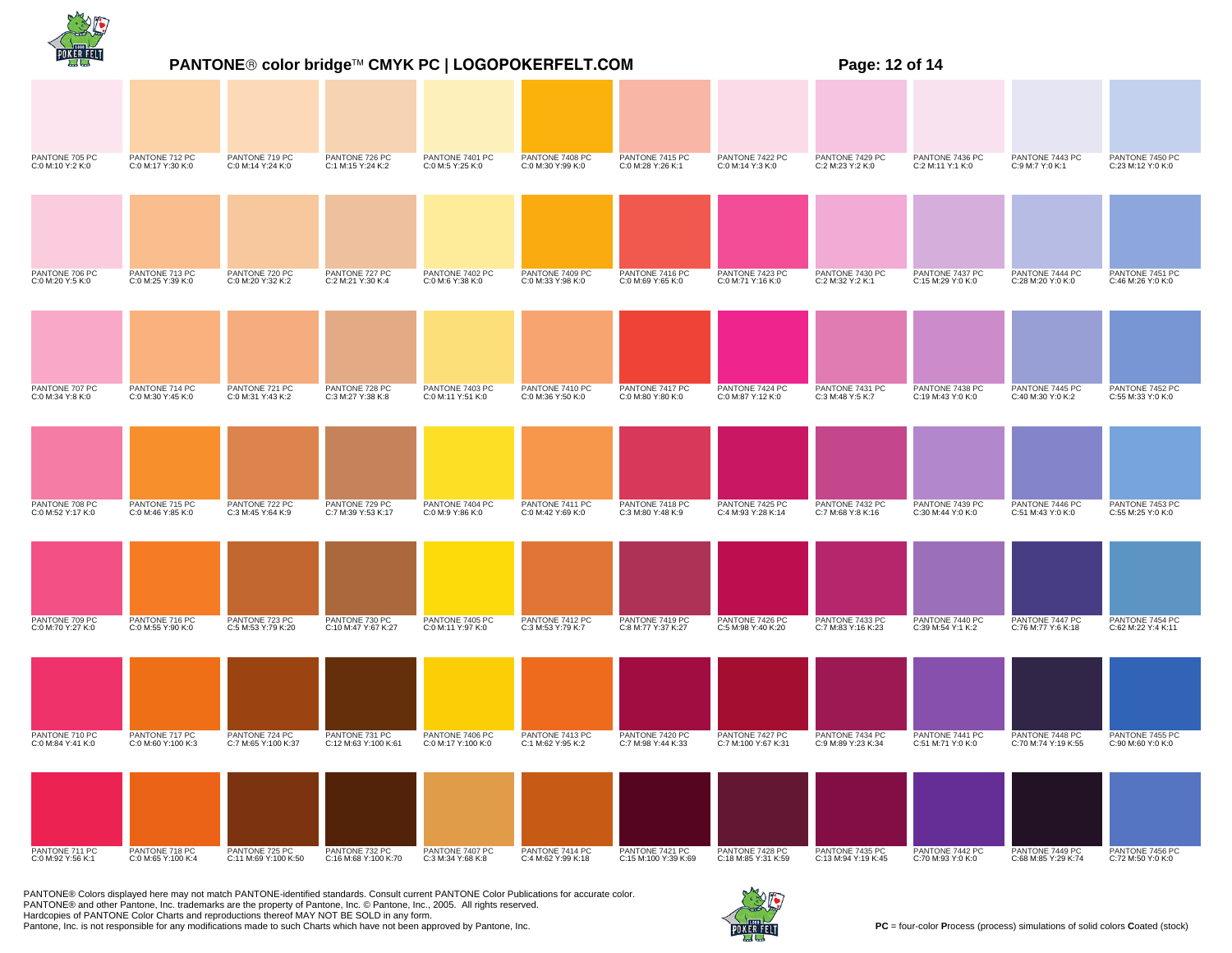|                                         | PANTONE® color bridge™ CMYK PC   LOGOPOKERFELT.COM |                                        |                                        |                                        |                                        |                                        | Page: 13 of 14                         |                                         |                                         |                                        |                                        |
|-----------------------------------------|----------------------------------------------------|----------------------------------------|----------------------------------------|----------------------------------------|----------------------------------------|----------------------------------------|----------------------------------------|-----------------------------------------|-----------------------------------------|----------------------------------------|----------------------------------------|
|                                         |                                                    |                                        |                                        |                                        |                                        |                                        |                                        |                                         |                                         |                                        |                                        |
| PANTONE 7457 PC<br>C:17 M:0 Y:2 K:0     | PANTONE 7464 PC<br>C:36 M:0 Y:14 K:0               | PANTONE 7471 PC<br>C:40 M:0 Y:17 K:0   | PANTONE 7478 PC<br>C:33 M:0 Y:25 K:0   | PANTONE 7485 PC<br>C:9 M:0 Y:16 K:1    | PANTONE 7492 PC<br>C:17 M:1 Y:45 K:3   | PANTONE 7499 PC<br>C:1 M:2 Y:20 K:0    | PANTONE 7506 PC<br>C:0 M:7 Y:23 K:1    | PANTONE 7513 PC<br>C:0 M:26 Y:26 K:1    | PANTONE 7520 PC<br>C:0 M:24 Y:22 K:0    | PANTONE 7527 PC<br>C:3 M:4 Y:14 K:8    | PANTONE 7534 PC<br>C:4 M:4 Y:13 K:8    |
|                                         |                                                    |                                        |                                        |                                        |                                        |                                        |                                        |                                         |                                         |                                        |                                        |
| PANTONE 7458 PC<br>C:52 M:3 Y:6 K:7     | PANTONE 7465 PC<br>C:67 M:0 Y:33 K:0               | PANTONE 7472 PC<br>C:62 M:0 Y:26 K:0   | PANTONE 7479 PC<br>C:60 M:0 Y:55 K:0   | PANTONE 7486 PC<br>C:20 M:0 Y:35 K:0   | PANTONE 7493 PC<br>C:20 M:3 Y:38 K:8   | PANTONE 7500 PC<br>C:1 M:5 Y:23 K:3    | PANTONE 7507 PC<br>C:0 M:13 Y:33 K:0   | PANTONE 7514 PC<br>C:2 M:33 Y:33 K:6    | PANTONE 7521 PC<br>C:4 M:29 Y:30 K:12   | PANTONE 7528 PC<br>C:5 M:10 Y:17 K:15  | PANTONE 7535 PC<br>C:7 M:10 Y:22 K:20  |
|                                         |                                                    |                                        |                                        |                                        |                                        |                                        |                                        |                                         |                                         |                                        |                                        |
| PANTONE 7459 PC<br>C:76 M:6 Y:8 K:15    | PANTONE 7466 PC<br>C:94 M:0 Y:30 K:0               | PANTONE 7473 PC<br>C:74 M:0 Y:36 K:8   | PANTONE 7480 PC<br>C:80 M:0 Y:65 K:0   | PANTONE 7487 PC<br>C:42 M:0 Y:60 K:0   | PANTONE 7494 PC<br>C:31 M:5 Y:36 K:16  | PANTONE 7501 PC<br>C:0 M:4 Y:20 K:7    | PANTONE 7508 PC<br>C:0 M:15 Y:40 K:4   | PANTONE 7515 PC<br>C:4 M:38 Y:47 K:12   | PANTONE 7522 PC<br>C:6 M:58 Y:53 K:18   | PANTONE 7529 PC<br>C:7 M:14 Y:20 K:21  | PANTONE 7536 PC<br>C:11 M:13 Y:30 K:32 |
|                                         |                                                    |                                        |                                        |                                        |                                        |                                        |                                        |                                         |                                         |                                        |                                        |
| PANTONE 7460 PC<br>C:100 M:6 Y:1 K:12   | PANTONE 7467 PC<br>C:100 M:0 Y:29 K:0              | PANTONE 7474 PC<br>C:98 M:7 Y:30 K:30  | PANTONE 7481 PC<br>C:87 M:0 Y:83 K:0   | PANTONE 7488 PC<br>C:53 M:0 Y:80 K:0   | PANTONE 7495 PC<br>C:30 M:4 Y:85 K:30  | PANTONE 7502 PC<br>C:0 M:8 Y:33 K:10   | PANTONE 7509 PC<br>C:2 M:25 Y:50 K:5   | PANTONE 7516 PC<br>C:9 M:70 Y:92 K:36   | PANTONE 7523 PC<br>C:8 M:62 Y:48 K:25   | PANTONE 7530 PC<br>C:10 M:18 Y:25 K:29 | PANTONE 7537 PC<br>C:18 M:8 Y:20 K:24  |
|                                         |                                                    |                                        |                                        |                                        |                                        |                                        |                                        |                                         |                                         |                                        |                                        |
| PANTONE 7461 PC<br>C:98 M:24 Y:1 K:3    | PANTONE 7468 PC<br>C:94 M:16 Y:7 K:28              | PANTONE 7475 PC<br>C:68 M:12 Y:28 K:35 | PANTONE 7482 PC<br>C:95 M:0 Y:90 K:0   | PANTONE 7489 PC<br>C:55 M:2 Y:75 K:5   | PANTONE 7496 PC<br>C:44 M:4 Y:98 K:40  | PANTONE 7503 PC<br>C:10 M:15 Y:45 K:28 | PANTONE 7510 PC<br>C:4 M:35 Y:65 K:10  | PANTONE 7517 PC<br>C:11 M:76 Y:100 K:52 | PANTONE 7524 PC<br>C:9 M:70 Y:59 K:28   | PANTONE 7531 PC<br>C:16 M:28 Y:36 K:49 | PANTONE 7538 PC<br>C:24 M:11 Y:24 K:33 |
|                                         |                                                    |                                        |                                        |                                        |                                        |                                        |                                        |                                         |                                         |                                        |                                        |
| PANTONE 7462 PC<br>C:100 M:45 Y:6 K:27  | PANTONE 7469 PC<br>C:100 M:31 Y:8 K:38             | PANTONE 7476 PC<br>C:92 M:18 Y:32 K:65 | PANTONE 7483 PC<br>C:83 M:16 Y:83 K:54 | PANTONE 7490 PC<br>C:54 M:7 Y:79 K:21  | PANTONE 7497 PC<br>C:20 M:22 Y:45 K:58 | PANTONE 7504 PC<br>C:17 M:30 Y:45 K:38 | PANTONE 7511 PC<br>C:5 M:48 Y:93 K:23  | PANTONE 7518 PC<br>C:22 M:51 Y:47 K:61  | PANTONE 7525 PC<br>C:11 M:51 Y:59 K:34  | PANTONE 7532 PC<br>C:23 M:36 Y:43 K:64 | PANTONE 7539 PC<br>C:24 M:13 Y:18 K:38 |
|                                         |                                                    |                                        |                                        |                                        |                                        |                                        |                                        |                                         |                                         |                                        |                                        |
| PANTONE 7463 PC<br>C:100 M:62 Y:12 K:62 | PANTONE 7470 PC<br>C:99 M:11 Y:21 K:53             | PANTONE 7477 PC<br>C:85 M:29 Y:21 K:63 | PANTONE 7484 PC<br>C:93 M:14 Y:70 K:58 | PANTONE 7491 PC<br>C:43 M:10 Y:83 K:39 | PANTONE 7498 PC<br>C:45 M:24 Y:80 K:68 | PANTONE 7505 PC<br>C:17 M:44 Y:59 K:49 | PANTONE 7512 PC<br>C:6 M:53 Y:100 K:31 | PANTONE 7519 PC<br>C:24 M:42 Y:43 K:69  | PANTONE 7526 PC<br>C:10 M:78 Y:100 K:46 | PANTONE 7533 PC<br>C:36 M:52 Y:65 K:85 | PANTONE 7540 PC<br>C:40 M:30 Y:22 K:60 |